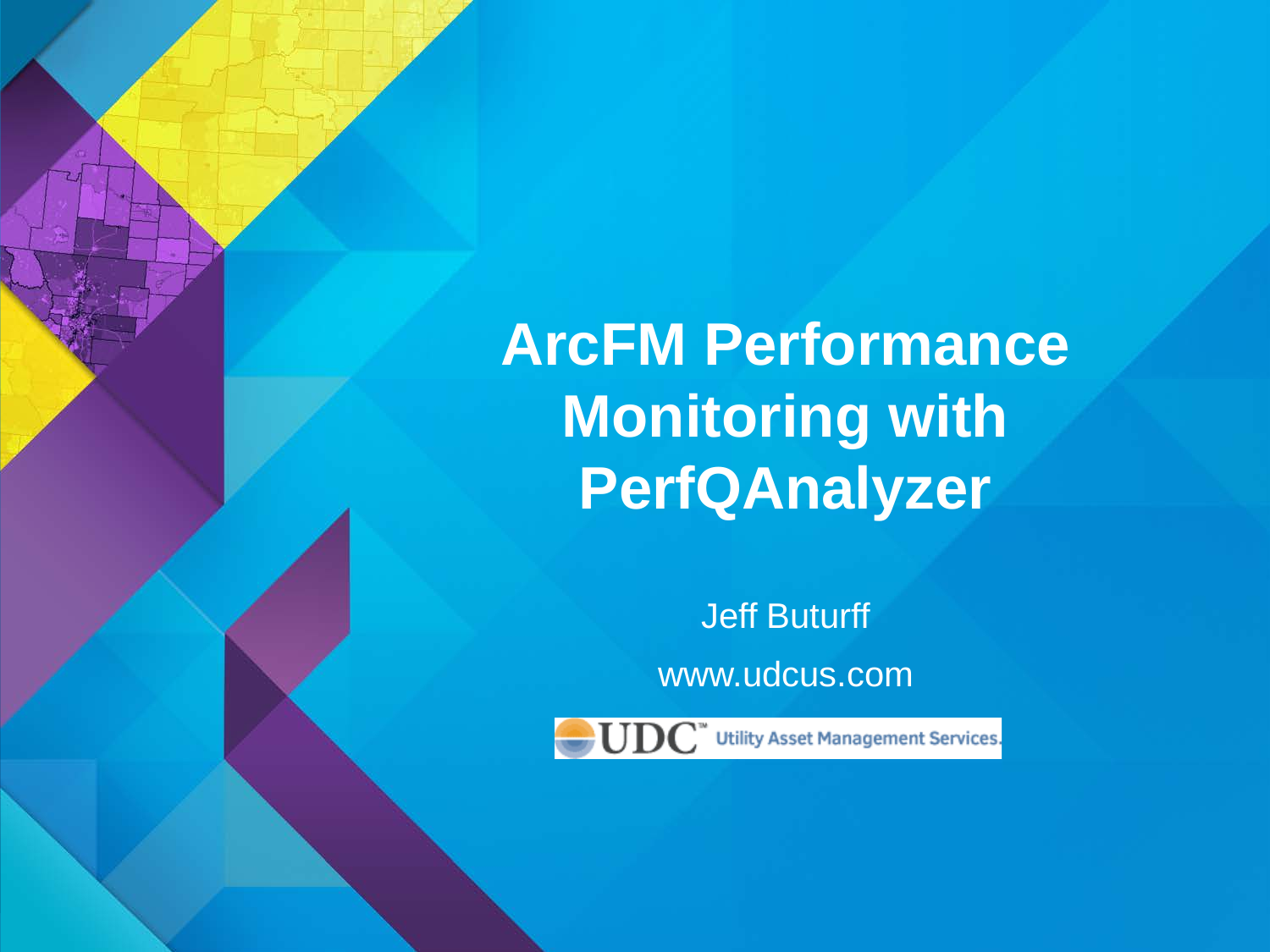# **Monitoring Performance**

• **Performance Baseline**

- **1 user performs a set of "repeatable steps" Uses their stop-watch Records into Spreadsheet Tracks system performance over time**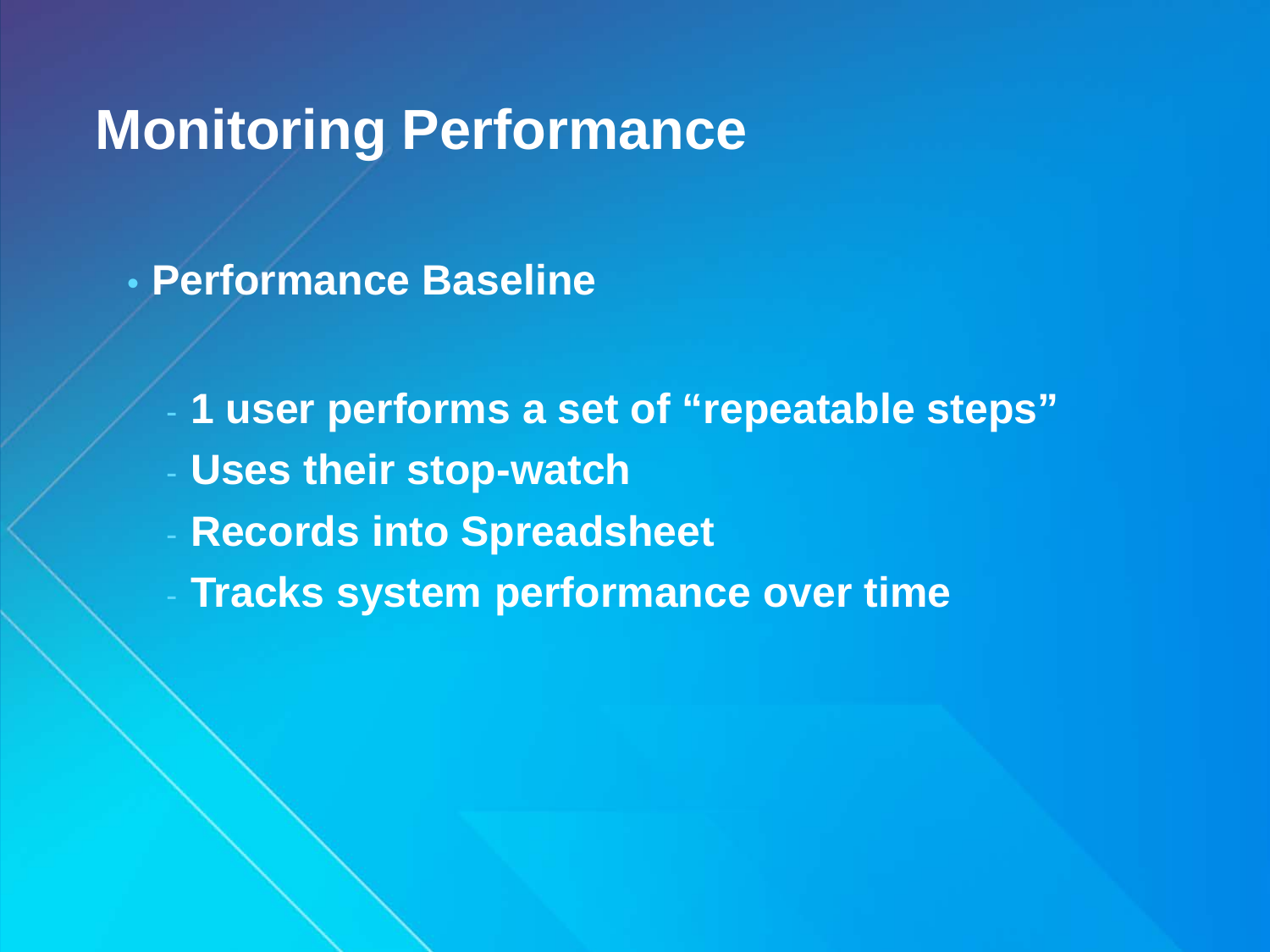## **Our example:**

| $\mathbf{1}$   |                                                                                                                |                                                   |                          |                        |                        |                        |
|----------------|----------------------------------------------------------------------------------------------------------------|---------------------------------------------------|--------------------------|------------------------|------------------------|------------------------|
| $\overline{2}$ |                                                                                                                |                                                   | 10/02/14                 | 02/27/14               | 03/20/14               | 03/18/14               |
| 3              |                                                                                                                |                                                   | $8:00 - 10:00AM$         | 11:14 - 11:48 AM       | $9:18 - 9:47$ AM       | 2:12 - 2:47 PM         |
| 4              |                                                                                                                |                                                   | <b>Sheldon Busby</b>     | Alice Trapp            | Alice Trapp            | Alice Trapp            |
| $\overline{5}$ |                                                                                                                |                                                   | <b>S7B2</b>              | a2t5                   | a2t5                   | a2t5                   |
| 6              |                                                                                                                |                                                   | <b>Machine Name</b>      | WSWC388126             | WSWC388126             | WSWC388126             |
| $\overline{7}$ |                                                                                                                |                                                   | <b>Database Instance</b> | GDGISM1P.WORLD         | GDGISM1P.WORLD         | GDGISM1P.WORLD         |
| 8              |                                                                                                                |                                                   | <b>Citrix Server</b>     | GASDCTXPRD09           | GASDCTXPRD09           | GASDCTXPRD07           |
| 9              |                                                                                                                |                                                   | <b>Walnut Creek</b>      | <b>Walnut Creek</b>    | <b>Walnut Creek</b>    | <b>Walnut Creek</b>    |
| 10             |                                                                                                                |                                                   | <b>Screen resolution</b> | 1280x1024              | 1280x1024              | 1280x1024              |
| 11             | <b>Test Description</b>                                                                                        | <b>Additional Information</b>                     |                          | <b>Time in Seconds</b> | <b>Time in Seconds</b> | <b>Time in Seconds</b> |
|                | Open ArcMap Through Citrix (Time taken for the ArcFM Login Window to appear after                              |                                                   | 42                       | 73.69                  | 35.29                  | 39.64                  |
|                | 12 Clicking on the ArcMap_Prod publication in Citrix)                                                          |                                                   |                          |                        |                        |                        |
|                | 13 Log into ArcMap - Mapper Role                                                                               |                                                   | 30                       | 42.78                  | 41.34                  | 40.03                  |
|                | Load Stored Display - Pathfinder San Francisco. Click on Set to full extent button (The                        |                                                   | 24                       | 33                     | 22.41                  | 29.41                  |
|                | 14 stored diplay full extent level changed in June Release)                                                    |                                                   |                          |                        |                        |                        |
|                | 15 Enter scale 1:1200 and start of redraw                                                                      |                                                   | $\overline{\mathbf{3}}$  | 0.95                   | 0.75                   | 1.1                    |
|                | 16 Refresh map display after zoom to 1:1200                                                                    |                                                   | $\overline{0}$           | 2.96                   | 3.12                   | 4.67                   |
|                | 17 Turn OFF ALL layers                                                                                         | Scale 1:1200                                      | $\overline{0}$           | 0.71                   | 0.66                   | 1.14                   |
|                | 18 Turn ON All Layers, including Annotation                                                                    |                                                   | $\overline{7}$           | 6.83                   | 7.08                   | 6.79                   |
| 19             | Set Distribution Main to selectable (After making all layers Unselectable)                                     |                                                   | $\overline{0}$           | 0.41                   | 0.27                   | 0.28                   |
| 20             | Changed Stored Display to Pathfinder (Changed Stored display in June Release)                                  | Scale 1:1200                                      | <b>18</b>                | 47.23                  | 43.23                  | 47.23                  |
| 21             | Full Extent (Changed Stored display in June Release)                                                           |                                                   | 4                        | 3.06                   | 3.89                   | 4.47                   |
|                | Select by Attribute -> MaintenancePlat - Plat Map -> PLATMAPNUMBER ='08-A01' -><br>$22 \overline{)101} = 3688$ |                                                   | $\overline{0}$           | 0.67                   | 0.57                   | 0.57                   |
| 23             | Zoom to Selected features (Plat 08-A01, OID = 3688)                                                            | Scale at this selected feature ~<br>1:6066 / 9457 | $\overline{9}$           | 3.6                    | 3.59                   | 3.86                   |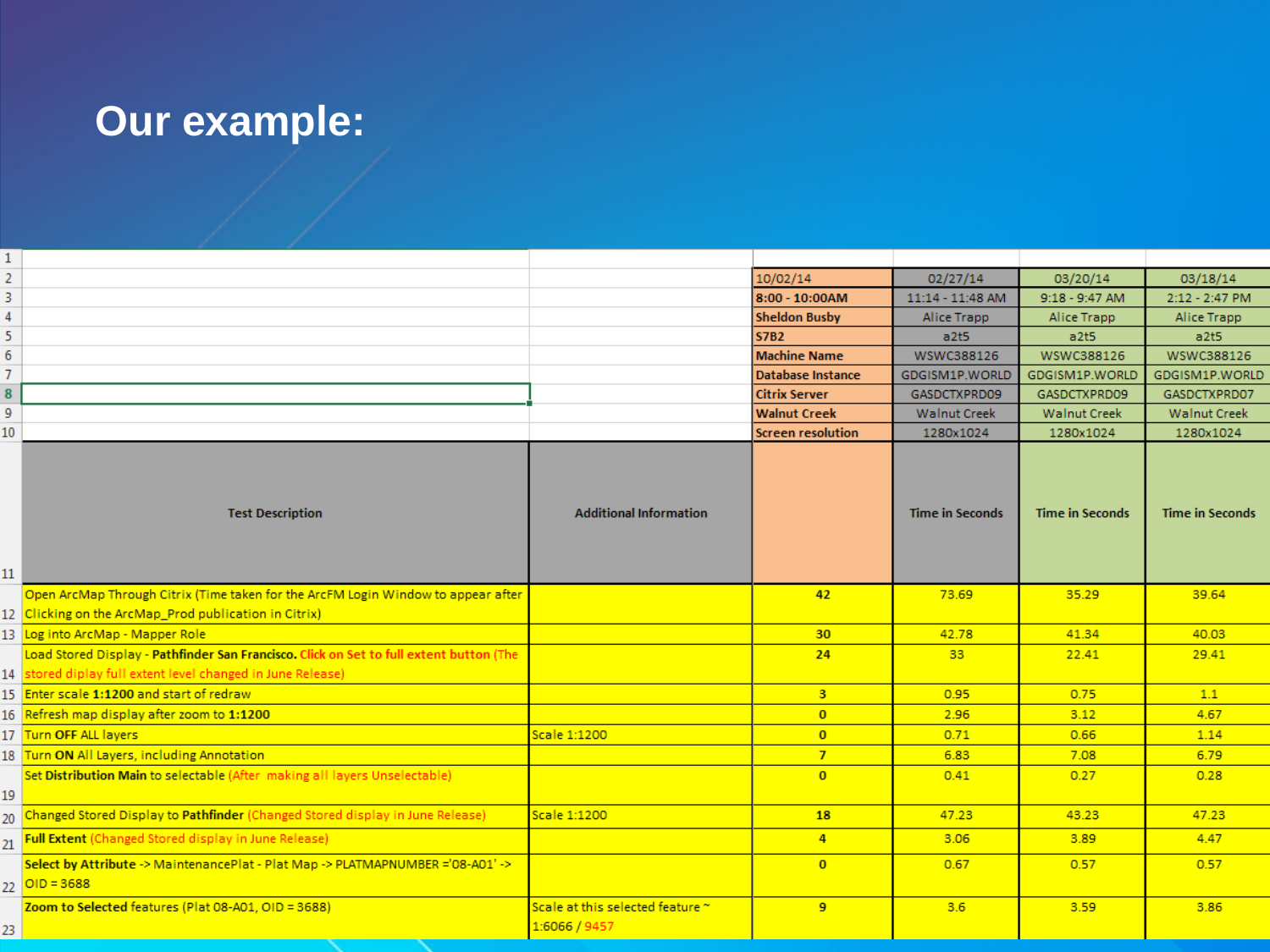# **Measuring Performance**

- **Load Testing**
	- How will the system perform with X number of **users?**
	- **Multiple user perform "repeatable steps"**
	- **Records into separate spreadsheets**
	- **Used to test performance under load**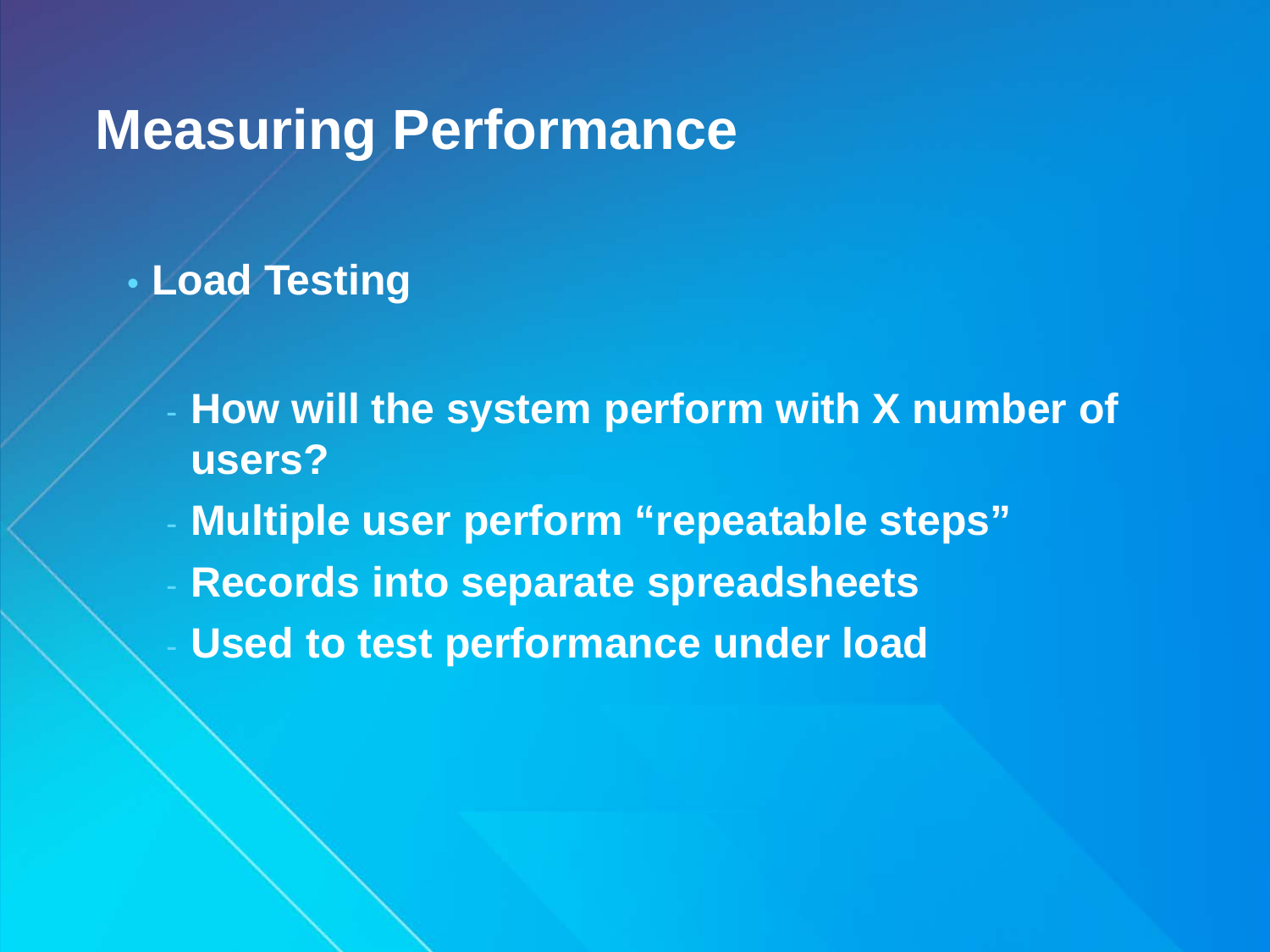#### **Negatives to this approach**

• **Inconsistent Results between users** • **Takes staff away from other tasks** • **Load Testing requires many users** • **Difficult to answer: What is performing slow?** - **What-if scenarios?**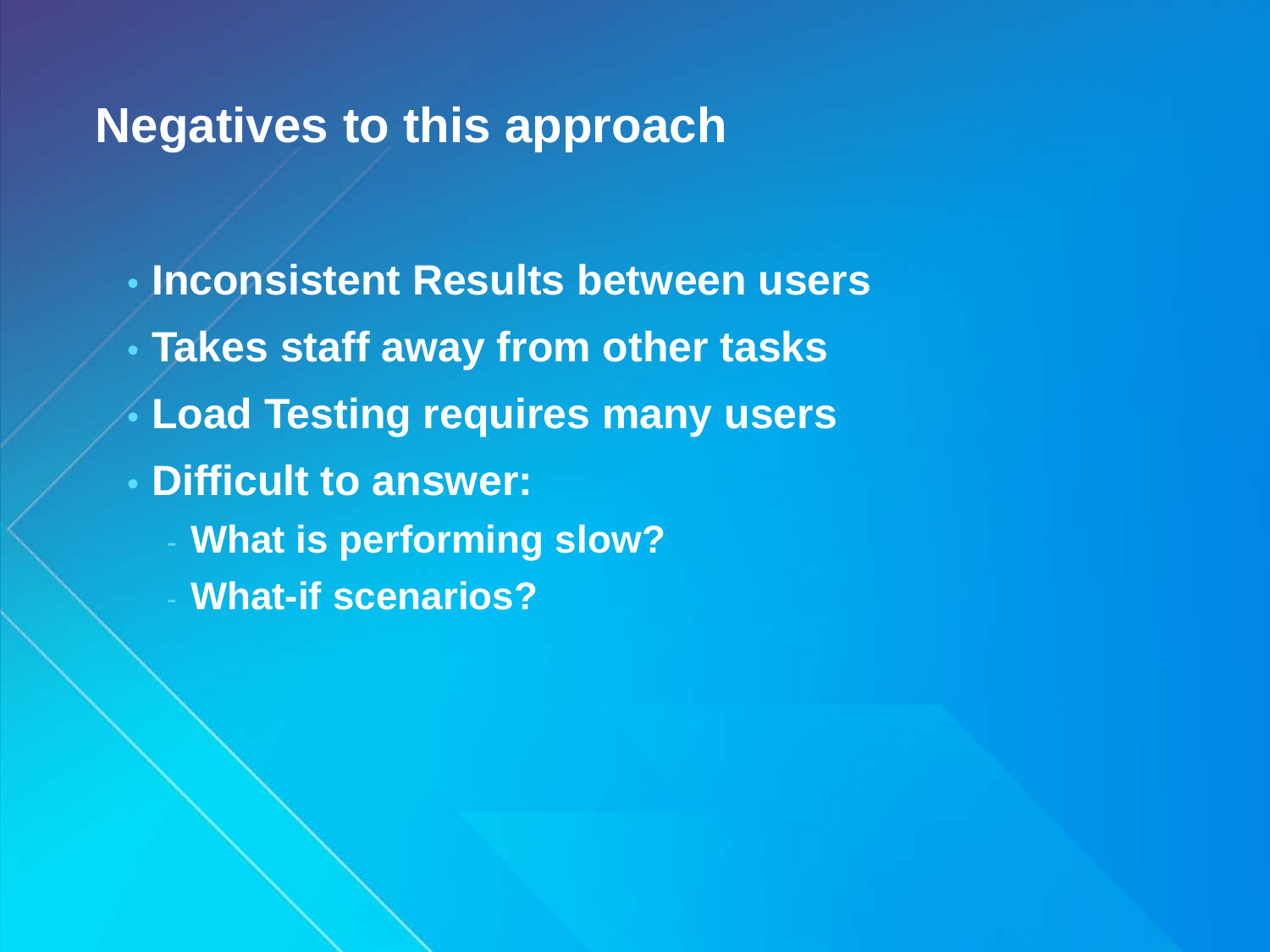# **Automating performance monitoring**

- **LoadRunner**
- **EggPlant**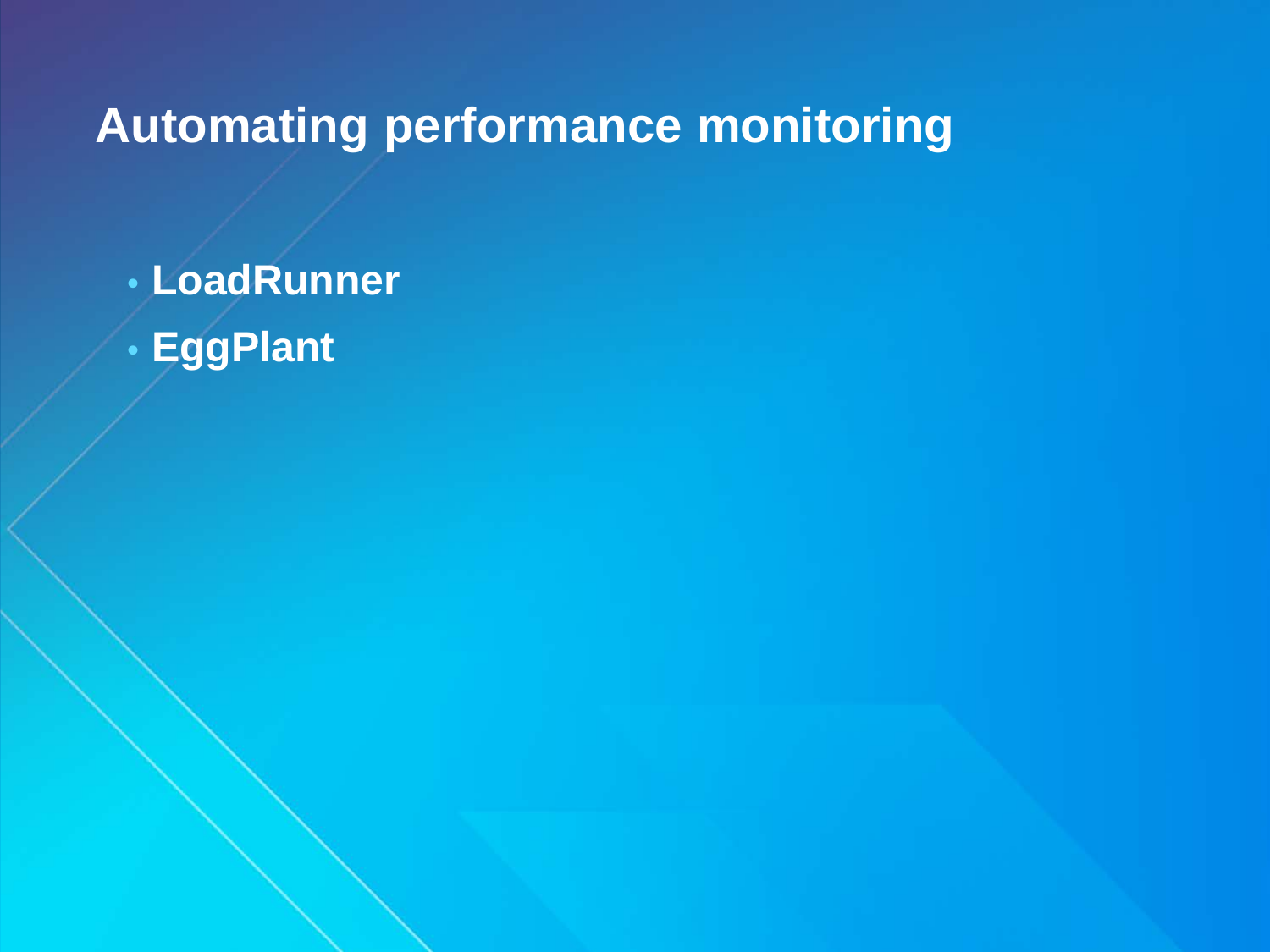#### **Enter: ESRI PerfQAnalyzer**

- **Free download from ESRI website**
- **ArcMap plugin / ArcEngine application**
- **Scripting engine which captures performance metrics for rendering, fetching, editing**

#### • **Basic Commands:**

- **Workspace – Set my workspace**
- **FeatureClass – Set my active feature class**
	- **TraceStart / TraceStop – Oracle 10046 trace event**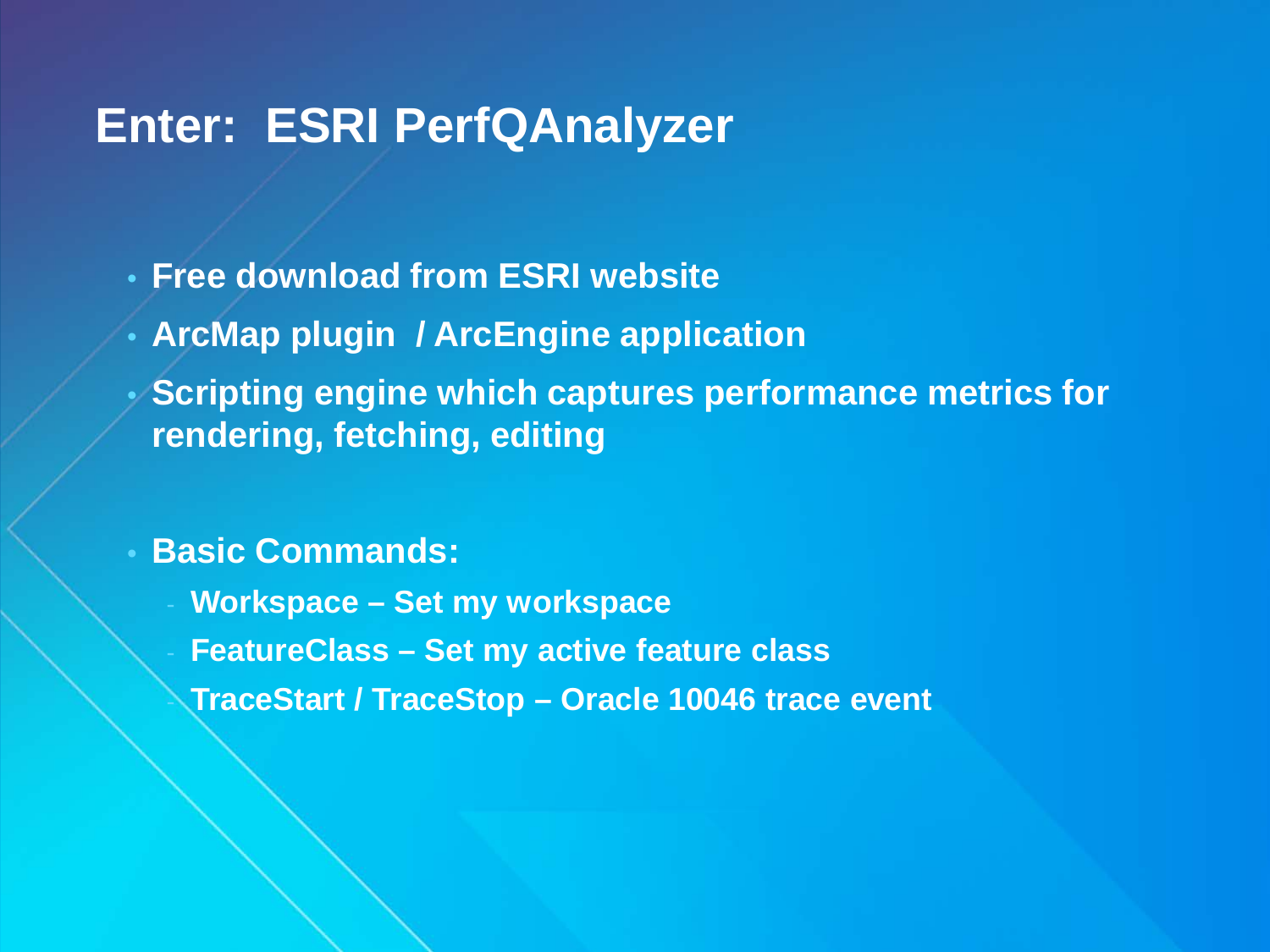#### **PerfQAnalyzer Commands**

#### • **Display commands:**

- **StartRendering / StopRendering**
- **Display Xmin, Ymin, Xmax, Ymax**
- **Identify oid123**

#### • **Editing Commands:**

- **Create**
- **Delete**
- **Move**
- **Rotate**
- **Split**
- **StartEdit / StopEdit**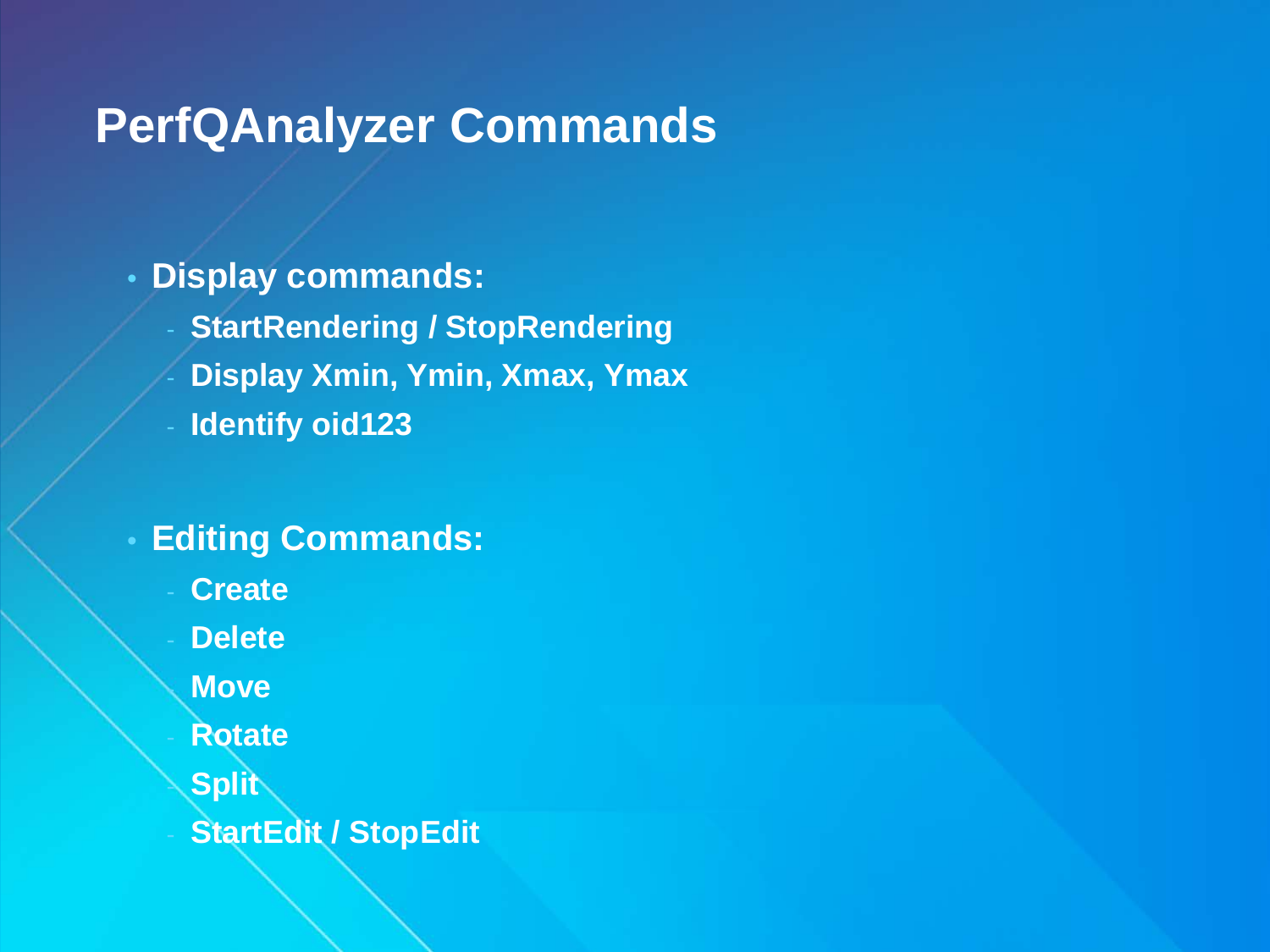# **Generate scripts!**

| PerfQA Analyzer 10.2.0.168                           |                |        |        |          |        |                |        |                    |         | $\Box$ $\times$      |
|------------------------------------------------------|----------------|--------|--------|----------|--------|----------------|--------|--------------------|---------|----------------------|
| Rendering Extents Script   Log   Fetch   DBMS   Help |                |        |        |          |        |                |        |                    |         |                      |
| Script<br>Generate                                   |                |        |        |          |        |                |        |                    |         |                      |
| Parameters                                           |                |        |        |          |        |                |        |                    |         |                      |
| % of features:<br>20<br>Generate Script              |                |        |        |          |        |                |        |                    |         |                      |
|                                                      |                |        |        |          |        |                |        |                    |         |                      |
| X Offset:<br>Ratio:<br>2000                          | 0.5            |        |        |          |        |                |        |                    |         |                      |
| Y Offset:<br>1000<br>Angle:                          | 0.75           |        |        |          |        |                |        |                    |         |                      |
| <b>Feature Classes</b>                               |                |        |        |          |        |                |        |                    |         |                      |
| Get Feature Classes   2                              |                |        |        |          |        |                |        |                    |         |                      |
|                                                      |                |        |        |          |        |                |        |                    |         |                      |
| Name                                                 | Features       | Create | Delete | Identify | Move   | Rotate         | Split  | Generated<br>Lines | Wamings |                      |
| Geometric Network                                    |                | г      | П      | г        | П      | г              | г      |                    |         |                      |
| PGE.Drip                                             | 638            | П      | $\Box$ | П        | П      | П              | П      |                    |         |                      |
| PGE.CPTestPoint                                      | 17.412         | П      | $\Box$ | $\Box$   | $\Box$ | $\Box$         | $\Box$ |                    |         |                      |
| $\overline{\phantom{a}}$<br>PGE.CPJunction           | 26.686         | П      | П      | $\Box$   | $\Box$ | г              | П      |                    |         |                      |
| $\Box$<br>PGE.SqueezePoint                           | 50             | $\Box$ | $\Box$ | $\Box$   | $\Box$ | $\Box$         | $\Box$ |                    |         |                      |
| PGE.GasValve                                         | 84.636         | П      | $\Box$ | $\Box$   | $\Box$ | $\Box$         | $\Box$ |                    |         |                      |
| PGE.GasStitchPoint                                   | 424            | $\Box$ | $\Box$ | $\Box$   | $\Box$ | $\Box$         | $\Box$ |                    |         |                      |
| PGE.ServiceTap                                       | 1.709.849      | $\Box$ | $\Box$ | $\Box$   | $\Box$ | $\Box$         | $\Box$ |                    |         |                      |
| PGE.ServiceLocation                                  | 1,687,605      | $\Box$ | П      | $\Box$   | $\Box$ | $\Box$         | $\Box$ |                    |         |                      |
| PGE.Compressor                                       | 6              | $\Box$ | $\Box$ | $\Box$   | $\Box$ | $\Box$         | $\Box$ |                    |         |                      |
| <b>DI PGE.Filter</b>                                 | 0              | $\Box$ | $\Box$ | $\Box$   | П      | $\Box$         | $\Box$ |                    |         |                      |
| PGE.GasGeometricNetwork_Junctions                    | 2.323          | П      | $\Box$ | $\Box$   | $\Box$ | $\Box$         | П      |                    |         |                      |
| <b>PGE ExcessFlowValve</b>                           | 117,165        | г      | П      | $\Box$   | $\Box$ | г              | П      |                    |         |                      |
| <b>Fall DOF CARRIELL FACE</b>                        | <b>IEC 000</b> | Н      | Н      | $\Box$   | Н      | $\blacksquare$ | $\Box$ |                    |         | $\blacktriangledown$ |
| <b>▽</b> Select non-zero 'Features' rows             |                |        |        |          |        |                |        |                    |         |                      |
| n a a duair                                          |                |        |        |          |        |                |        |                    |         |                      |

 $\cdot$ 

Ready.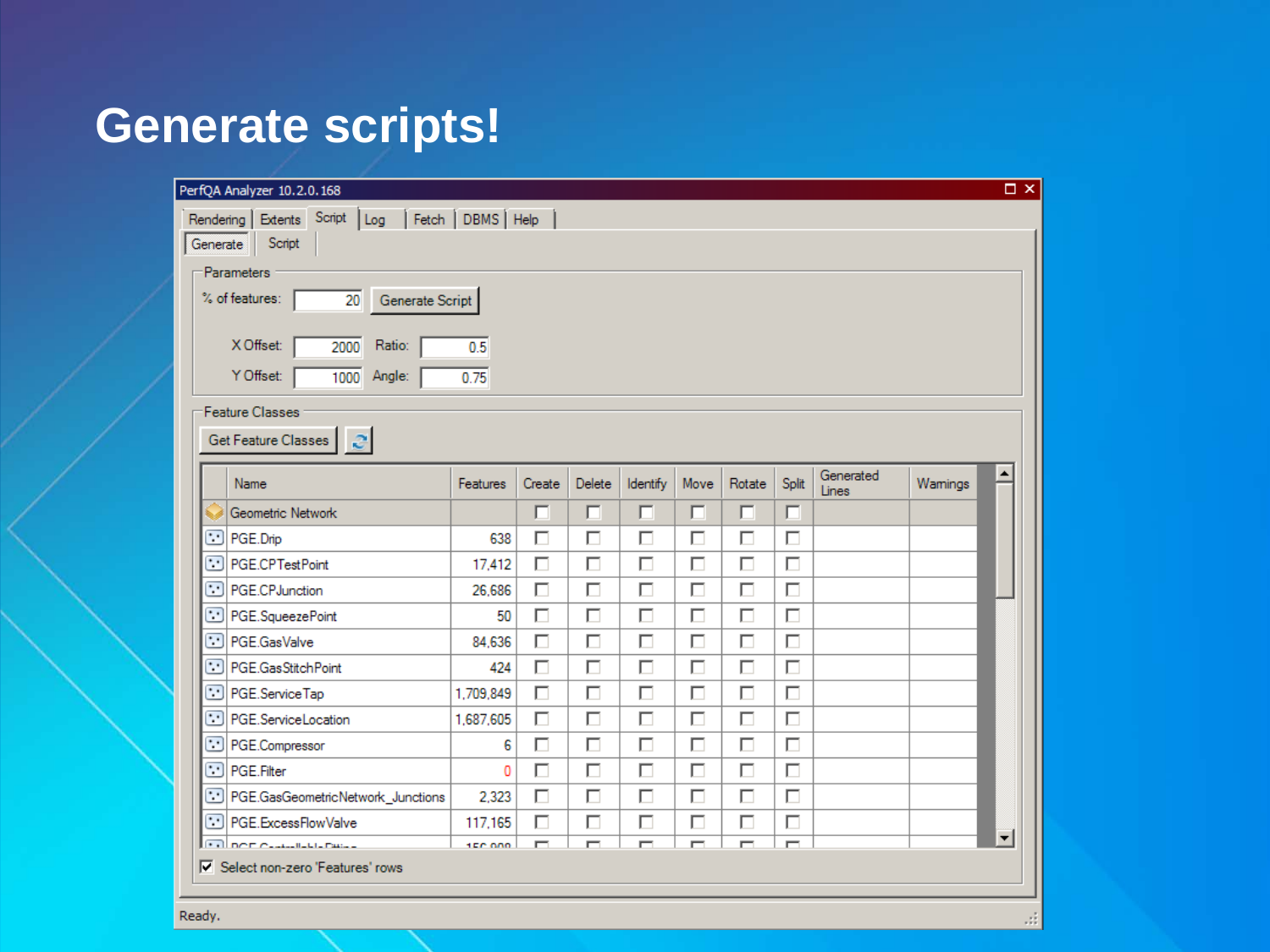#### **Example script**

// Create Features

Create 1882.81034066169,1032.73355508579

Create 1882.86043540154,1032.81573502581

Create 1882.85746793112,1032.86838139496

Create 1882.71977971485,1033.12822351073

// Rotate Features Rotate 1; -117.189659338307,32.7335550857881, 0.75 Rotate 2; -117.139564598462,32.8157350258062, 0.75 Rotate 3; -117.142532068879,32.8683813949581, 0.75 Rotate 5; -117.280220285147,33.1282235107284, 0.75

// Move Features Move 1; 2000, 1000 Move 2; 2000, 1000 Move 3; 2000, 1000

Move 5; 2000, 1000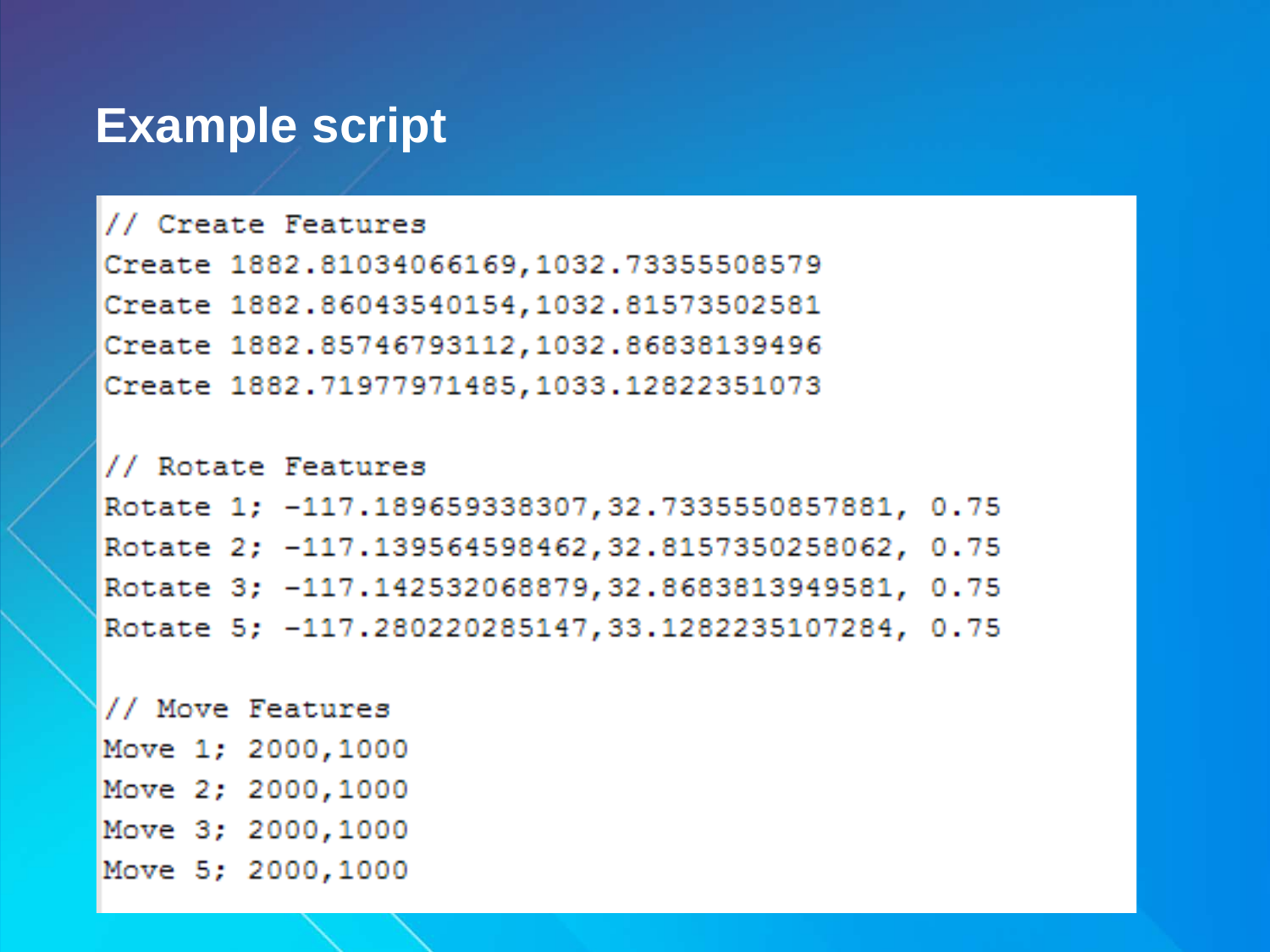# **Running a script**



Readv.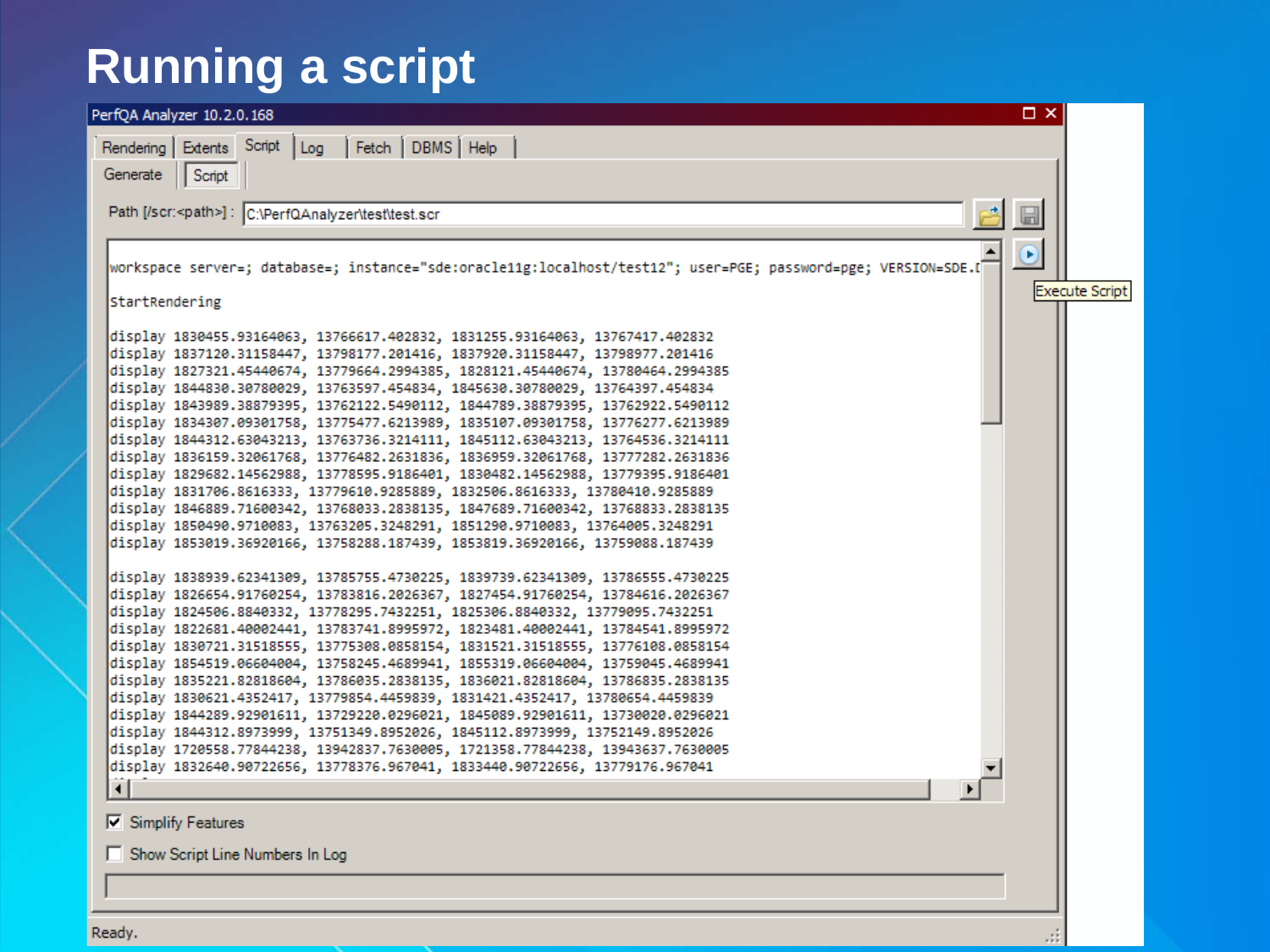#### **PowerShell example to run a script**

#### \$log = Get-Date -UFormat %d %b %y %H %M

```
\text{Sarcmap} = 'C:\Pregram \ Files (x86) \ArcGIS\Desktop10.2\bin\ArcMap.exe'Sscr dir = 'c:\perfganalyzer\test'
$mxd = $scr dir + '\test.mxd'
\text{Sscript} = ' / \text{scr} + \text{Sser dir} + ' \text{test.scr}'\text{ilogfile} = \text{log:} + \text{Scr dir} + \text{log} \text{test} + \text{ilog} + \text{log}\text{Sargs} = \frac{1}{\text{sr}} / \text{sr} / \text{d} / \text{m} / \text{hwa}\frac{1}{2} Sarg list = \frac{1}{2} mxd + \frac{1}{2} script + \frac{1}{2} logfile + \frac{1}{2} args
Write-Host Sarcmap Sarg list
```
Start-Process \$arcmap -ArgumentList \$arg list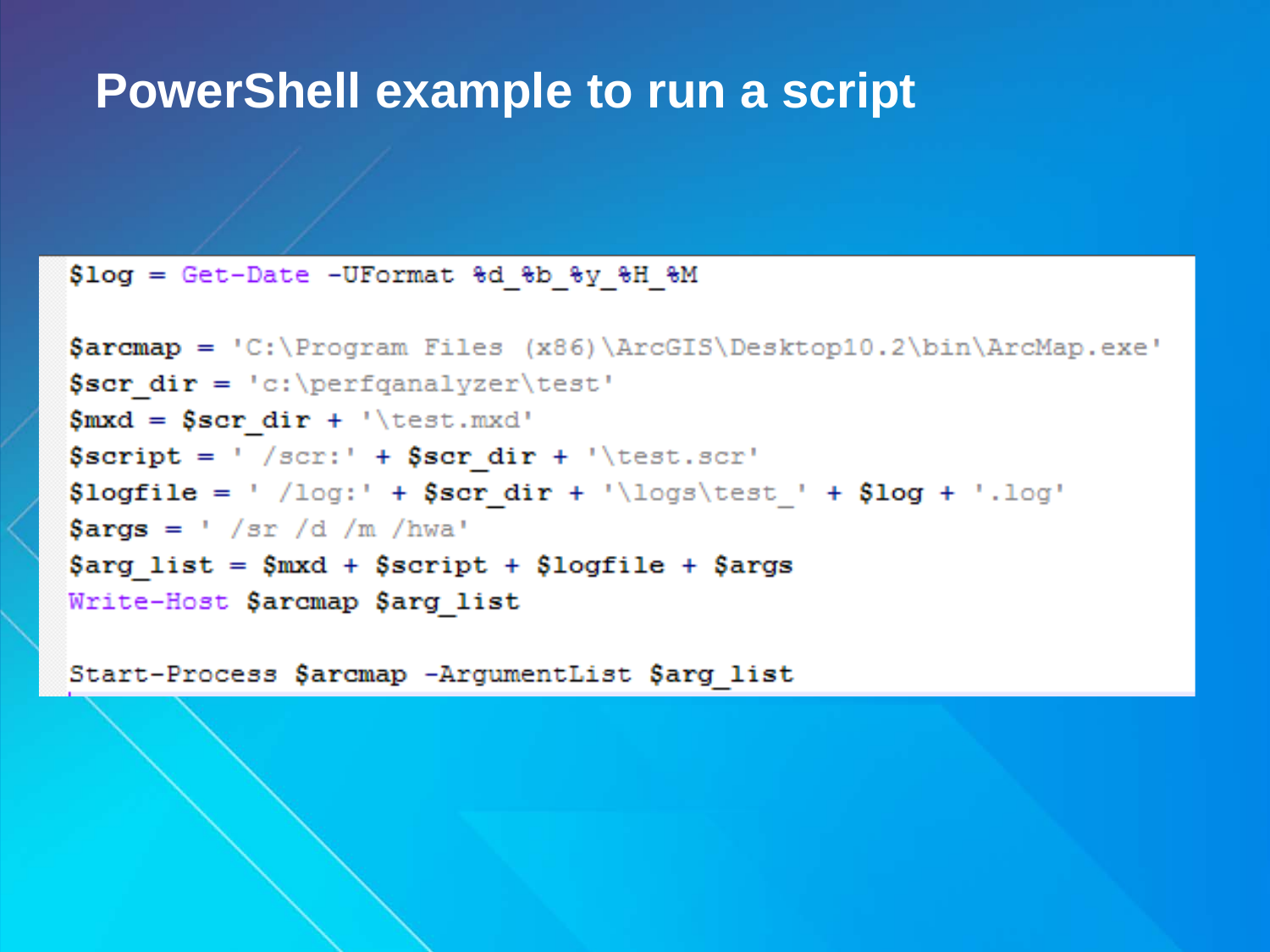# **Logfile output**

| PerfQA Analyzer 10.2.0.168                                                                                                                                                                                                                                                                                                                                                                                                                                                                                  |  | $\Box$ $\times$ |  |  |  |  |  |  |
|-------------------------------------------------------------------------------------------------------------------------------------------------------------------------------------------------------------------------------------------------------------------------------------------------------------------------------------------------------------------------------------------------------------------------------------------------------------------------------------------------------------|--|-----------------|--|--|--|--|--|--|
| Fetch   DBMS   Help<br>Rendering   Extents   Script<br>Log                                                                                                                                                                                                                                                                                                                                                                                                                                                  |  |                 |  |  |  |  |  |  |
| Path [/log: <path>]: C:\PerfQAnalyzer\TestResults.log</path>                                                                                                                                                                                                                                                                                                                                                                                                                                                |  |                 |  |  |  |  |  |  |
| Plat Map, na, 0.00691, 0.00676, 0.04342, na, 0.05708<br>All Layers, 0.00018, na, na, na, 0.00008, 0.30726                                                                                                                                                                                                                                                                                                                                                                                                   |  |                 |  |  |  |  |  |  |
| ActiveView extent set to: [XMin=1844830.30780029, YMin=13763597.454834, XMax=1845630.30780029, YMax=13764397.454834]<br>test mxd<br>Rendering Start Time: [2015-07-22 08:00:26,517]<br>Layer, Background, Geography, Annotation, Selection, GeoSelection, Total<br>Geometric Network, na, 0.17028, 0.00287, 0.00223, na, 0.17539<br>PGE.Division, na, 0.01117, 0.00009, 0.00006, na, 0.01132<br>Plat Map, na, 0.00538, 0.00612, 0.04169, na, 0.05320<br>All Layers, 0.00020, na, na, na, 0.00007, 0.24017   |  |                 |  |  |  |  |  |  |
| ActiveView extent set to: [XMin=1843989.38879395, YMin=13762122.5490112, XMax=1844789.38879395, YMax=13762922.5490112]<br>test mxd<br>Rendering Start Time: [2015-07-22 08:00:26,893]<br>Layer, Background, Geography, Annotation, Selection, GeoSelection, Total<br>Geometric Network, na. 0.20293, 0.00371, 0.00213, na. 0.20877<br>PGE.Division, na, 0.01419, 0.00009, 0.00006, na, 0.01434<br>Plat Map, na, 0.00690, 0.00624, 0.04048, na, 0.05362<br>All Layers, 0.00020, na, na, na, 0.00007, 0.27699 |  |                 |  |  |  |  |  |  |
| ActiveView extent set to: [XMin=1834307.09301758, YMin=13775477.6213989, XMax=1835107.09301758, YMax=13776277.6213989]<br>test.mxd<br>Rendering Start Time: [2015-07-22 08:00:27,306]<br>Layer, Background, Geography, Annotation, Selection, GeoSelection, Total<br>Geometric Network, na, 0.21740, 0.00268, 0.00211, na, 0.22219<br>PGE.Division. na. 0.01185. 0.00009. 0.00006. na. 0.01200<br>Plat Map, na, 0.00685, 0.00628, 0.04135, na, 0.05447<br>All Layers, 0.00021, na, na, na, 0.00007, 0.28894 |  |                 |  |  |  |  |  |  |
| ActiveView extent set to: [XMin=1844312.63043213, YMin=13763736.3214111, XMax=1845112.63043213, YMax=13764536.3214111]<br>ont mud<br>$\blacktriangleleft$                                                                                                                                                                                                                                                                                                                                                   |  |                 |  |  |  |  |  |  |
| $\nabla$ Log Results                                                                                                                                                                                                                                                                                                                                                                                                                                                                                        |  |                 |  |  |  |  |  |  |
| $\Box$ TimeStamp                                                                                                                                                                                                                                                                                                                                                                                                                                                                                            |  |                 |  |  |  |  |  |  |
| Retain Log File Contents [/append   /noappend]                                                                                                                                                                                                                                                                                                                                                                                                                                                              |  |                 |  |  |  |  |  |  |
| Display Errors [/d to check at startup - default is unchecked]                                                                                                                                                                                                                                                                                                                                                                                                                                              |  |                 |  |  |  |  |  |  |
| Readv.                                                                                                                                                                                                                                                                                                                                                                                                                                                                                                      |  |                 |  |  |  |  |  |  |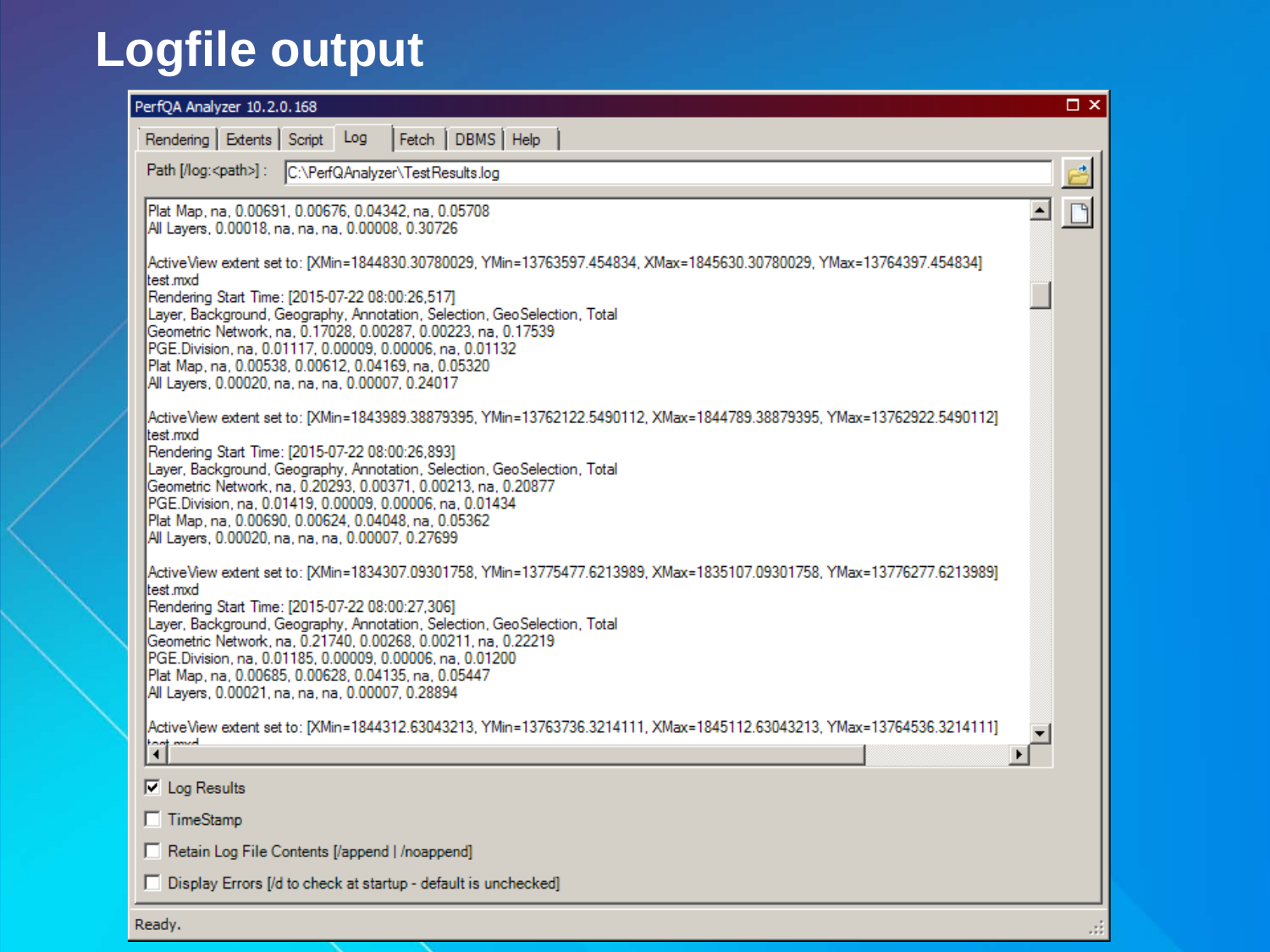#### **Results: Rendering times**

• **Rendering times broken out by GROUP LAYER** • **Rendering times broken down by drawing phase**

**test.mxd Rendering Start Time: [2015-07-13 23:39:35,329] Layer, Background, Geography, Annotation, Selection, GeoSelection, Total Geometric Network, na, 0.24502, 0.00247, 0.00205, na, 0.24954 Division, na, 0.01106, 0.00008, 0.00005, na, 0.01119 Plat Map, na, 0.00619, 0.00363, 0.03685, na, 0.04668 All Layers, 0.00017, na, na, na, 0.00002, 0.30759**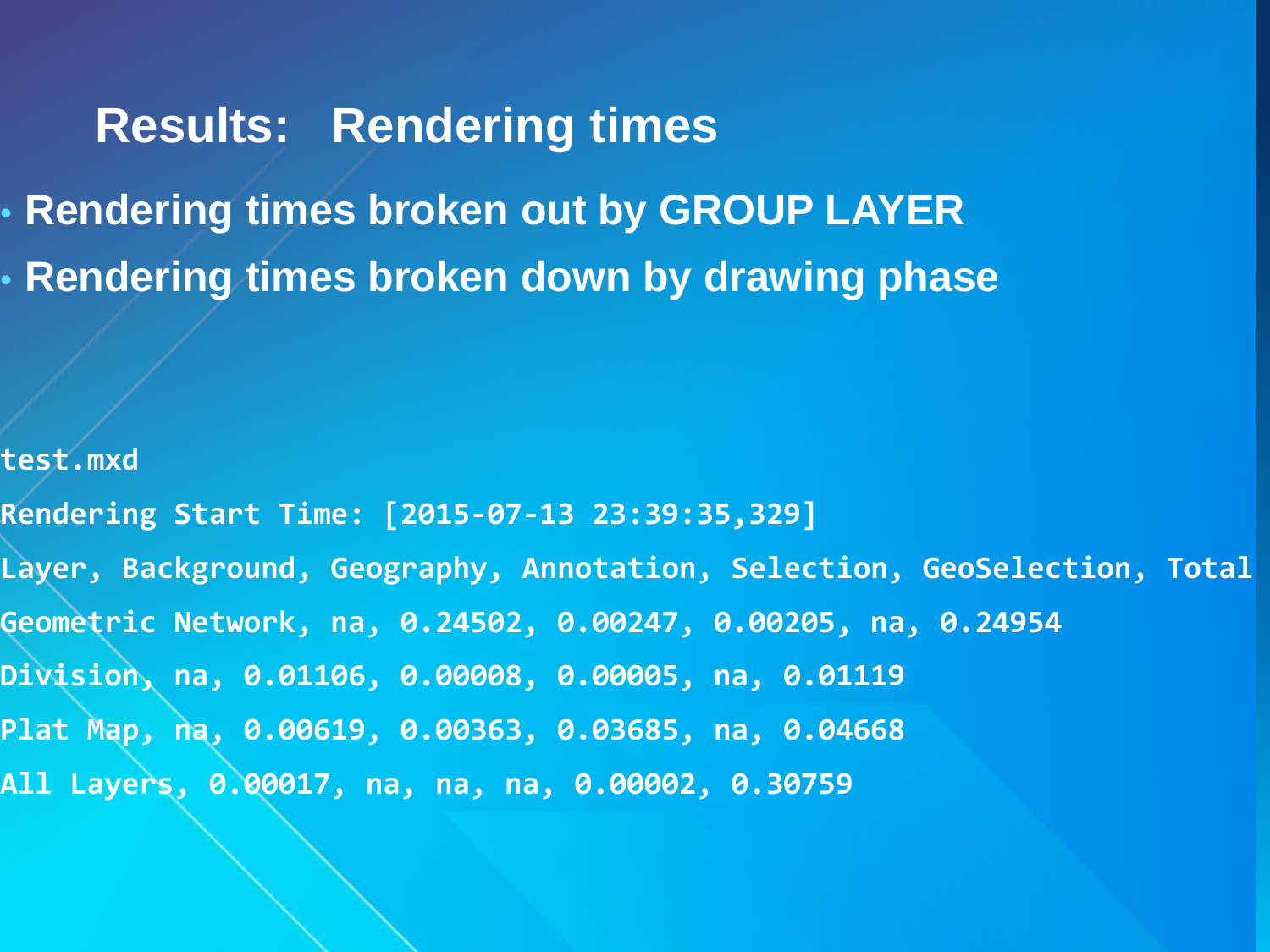#### **Results: Fetch times**

**Fetch found "15" "Service" feature(s) within extent, Milliseconds ET: "122.7981" Fetch found "3" "Service" feature(s) within extent, Milliseconds ET: "79.8501" Fetch found "65" "Service" feature(s) within extent, Milliseconds ET: "92.2427" Fetch found "28" "Service" feature(s) within extent, Milliseconds ET: "64.1975" Fetch found "35" "Service" feature(s) within extent, Milliseconds ET: "92.4844" Fetch found "96" "Service" feature(s) within extent, Milliseconds ET: "106.2886" Fetch found "35" "Service" feature(s) within extent, Milliseconds ET: "76.7079" Fetch found "54" "Service" feature(s) within extent, Milliseconds ET: "101.0027" Fetch found "53" "Service" feature(s) within extent, Milliseconds ET: "82.4985" Fetch found "35" "Service" feature(s) within extent, Milliseconds ET: "59.8554" Fetch found "52" "Service" feature(s) within extent, Milliseconds ET: "68.274" Fetch found "38" "Service" feature(s) within extent, Milliseconds ET: "82.8137"**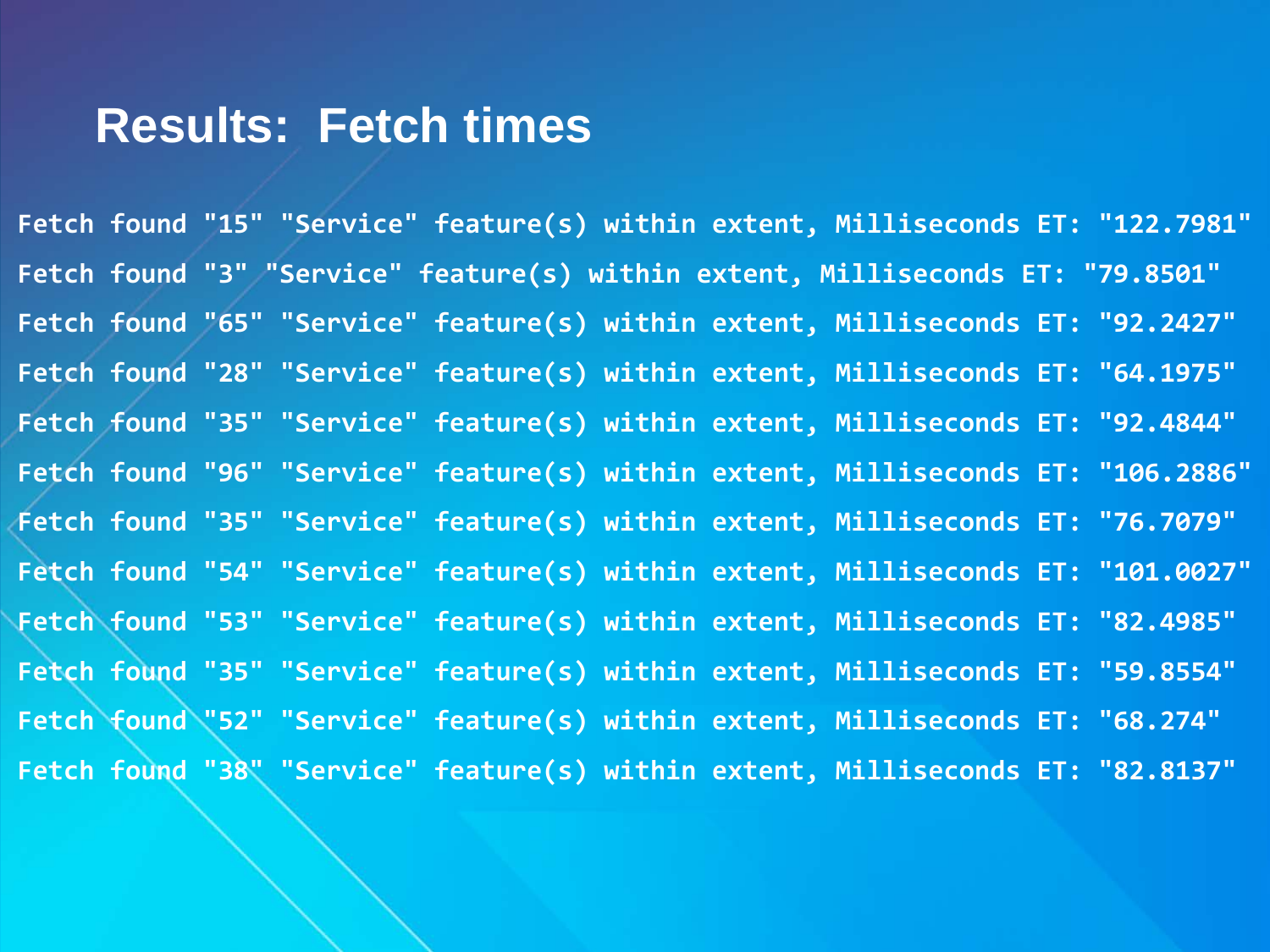#### **Results: Script completion time**

**Map: c:\perfqanalyzer\test\test.mxd**

**Script Execution Time: 00:00:23.7348875**

**--------------------------------------**

**Map: c:\perfqanalyzer\test\test\_labels.mxd**

**Script Execution Time: 00:00:32.8992478**

**--------------------------------------**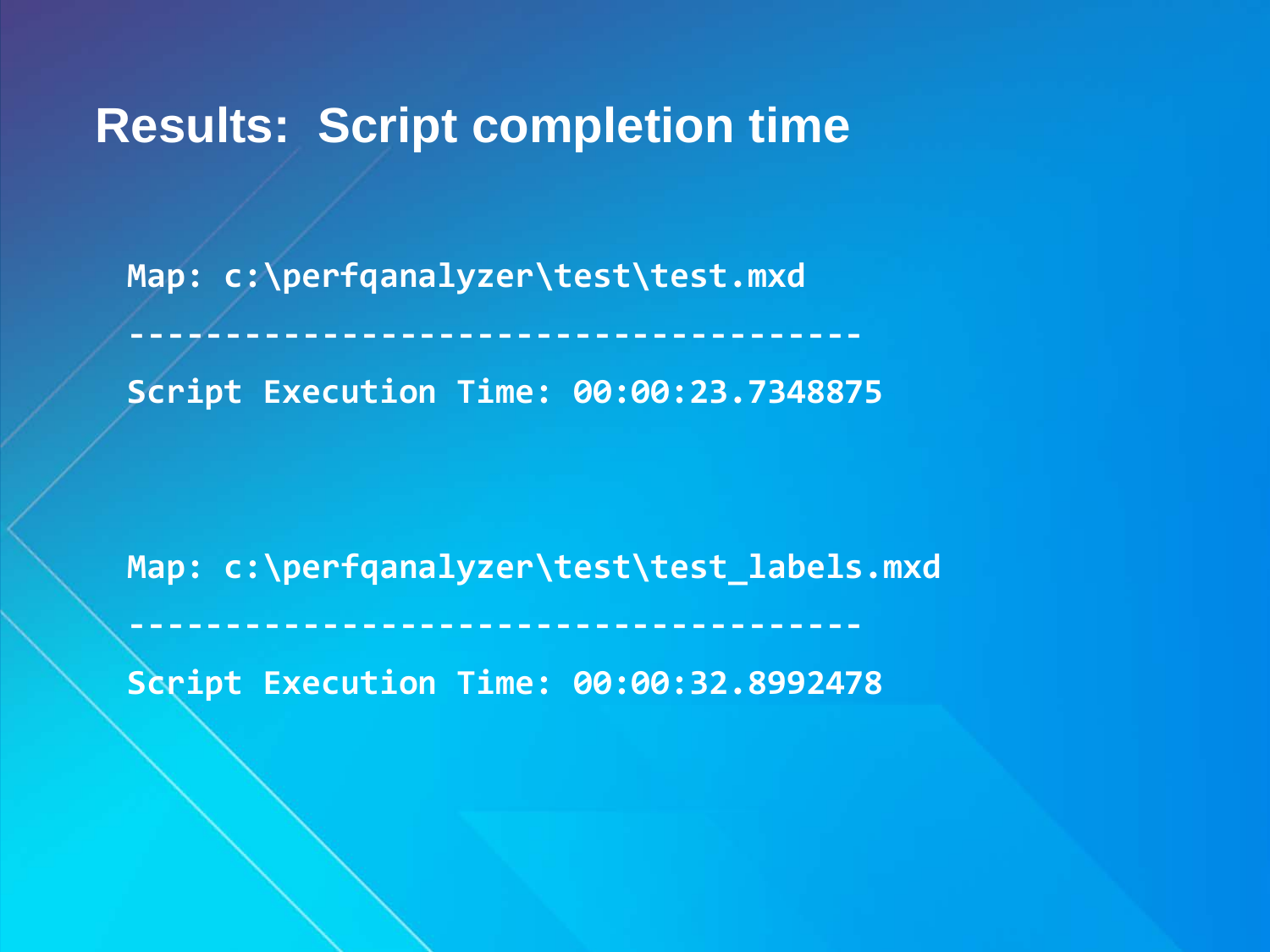# **Customizing**

**PerfQAnalyzer**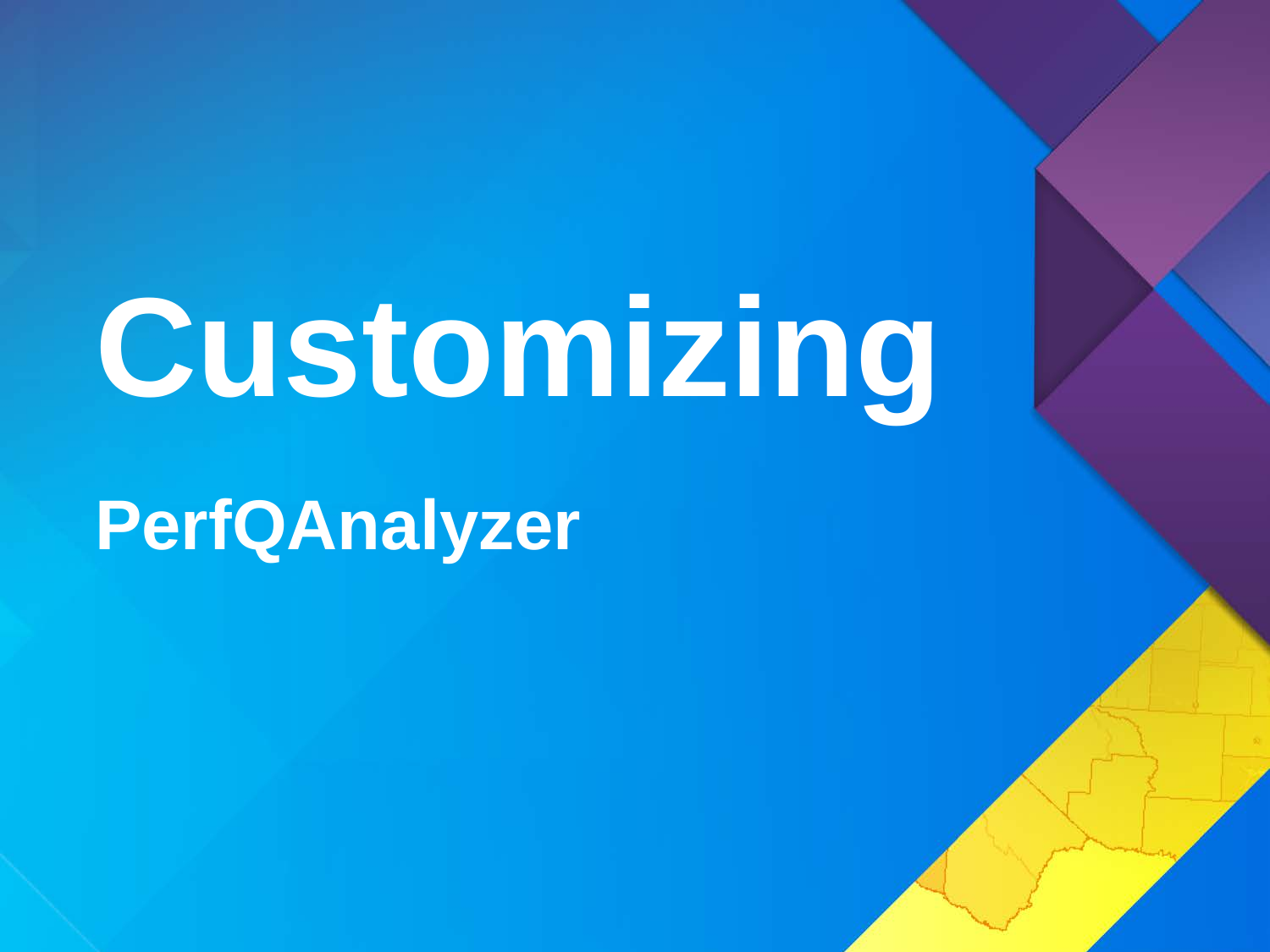#### **Customizing PerfQAnalyzer**

- **Can be customized using C#, ArcObjects**
- **Example customization command provided by ESRI**
- **Through code, we have access to current Workspace, FeatureClass, Logger objects**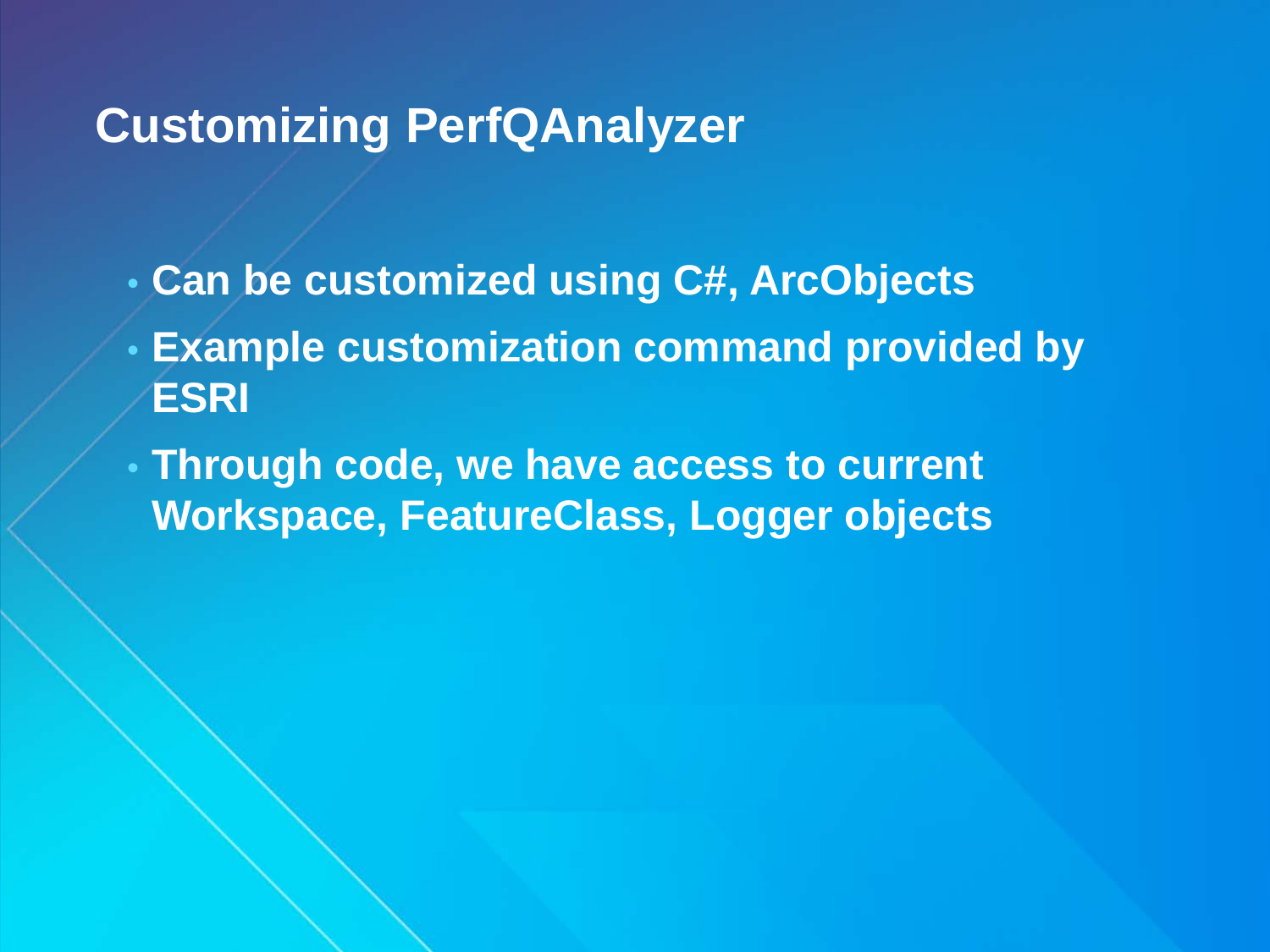#### **UDC / PG&E Customizations - Selections**

- **SearchByAttribute**
- **SelectLayerByAttribute**
- **SelectFeatures**
- **SpatialAttributeSelect**
- **MapSpatialSelect**
- **ClearSelection**
	- **DeleteSelected**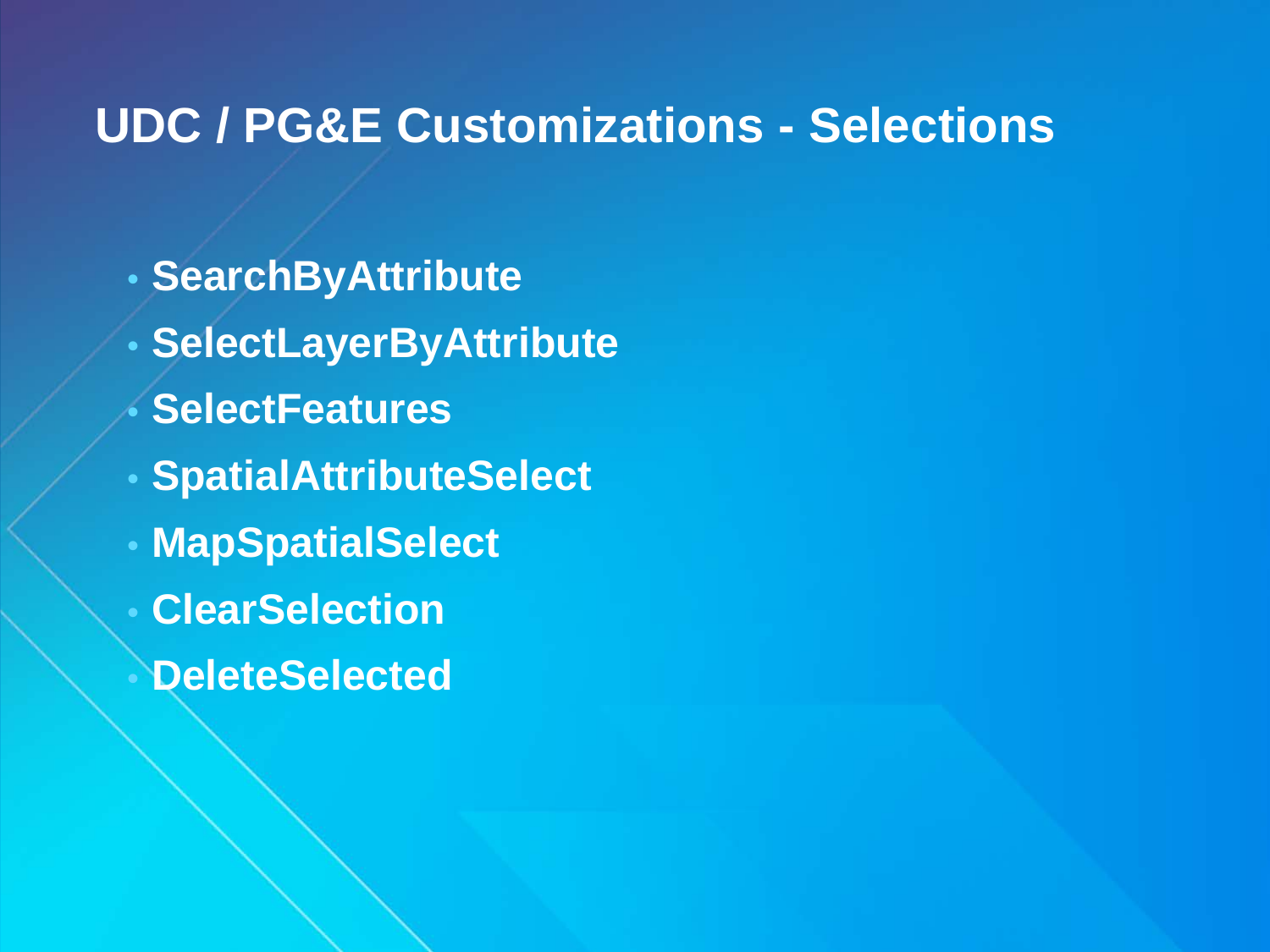## **UDC / PG&E Customizations – Edit Tools**

- **Update\_String**
- **CreateVersion**
- **ChangeVersion**
- **StartEditor**
- **StopEditor**
- **CreatePoint**
- **CreateLine**
	- **CreatePolygon**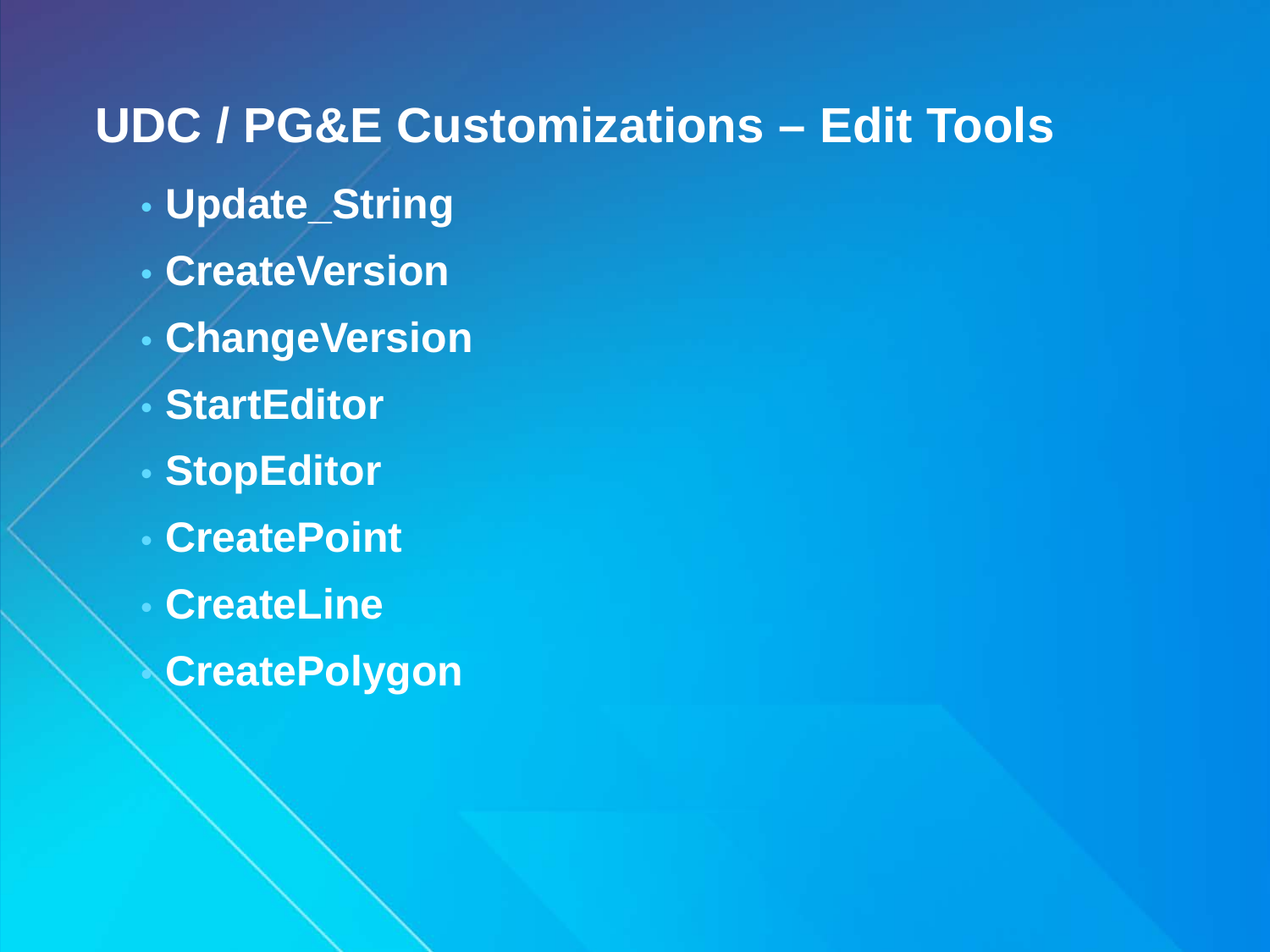#### **UDC / PG&E Customizations – Layer Tools**

- **SetLayerSelectable**
- **AddLayerToSelection**
- **RemoveLayerFromSelection**
- **SetLayerVisibility**

# **UDC / PG&E Customizations – Display Tools**

- **ZoomFull**
	- **ZoomToSelected**
	- **SetScale**
- **Pan**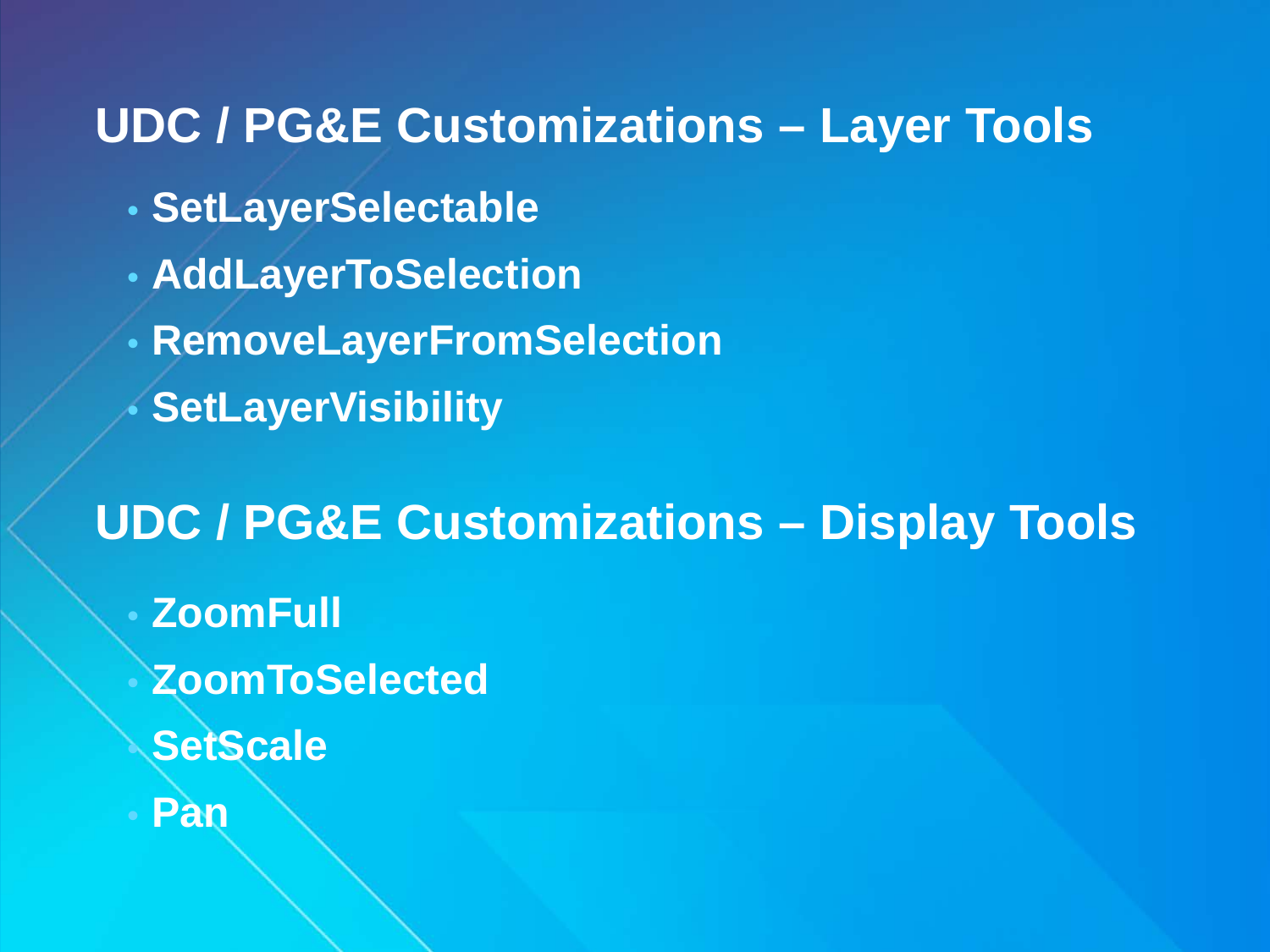#### **UDC / PG&E Customizations – Network Tools**

- **PlaceFlag**
- **PlaceBarrier**
- **ExecuteNetworkTrace**
- **ClearFlags**
- **ClearBarriers**
- **ClearResults**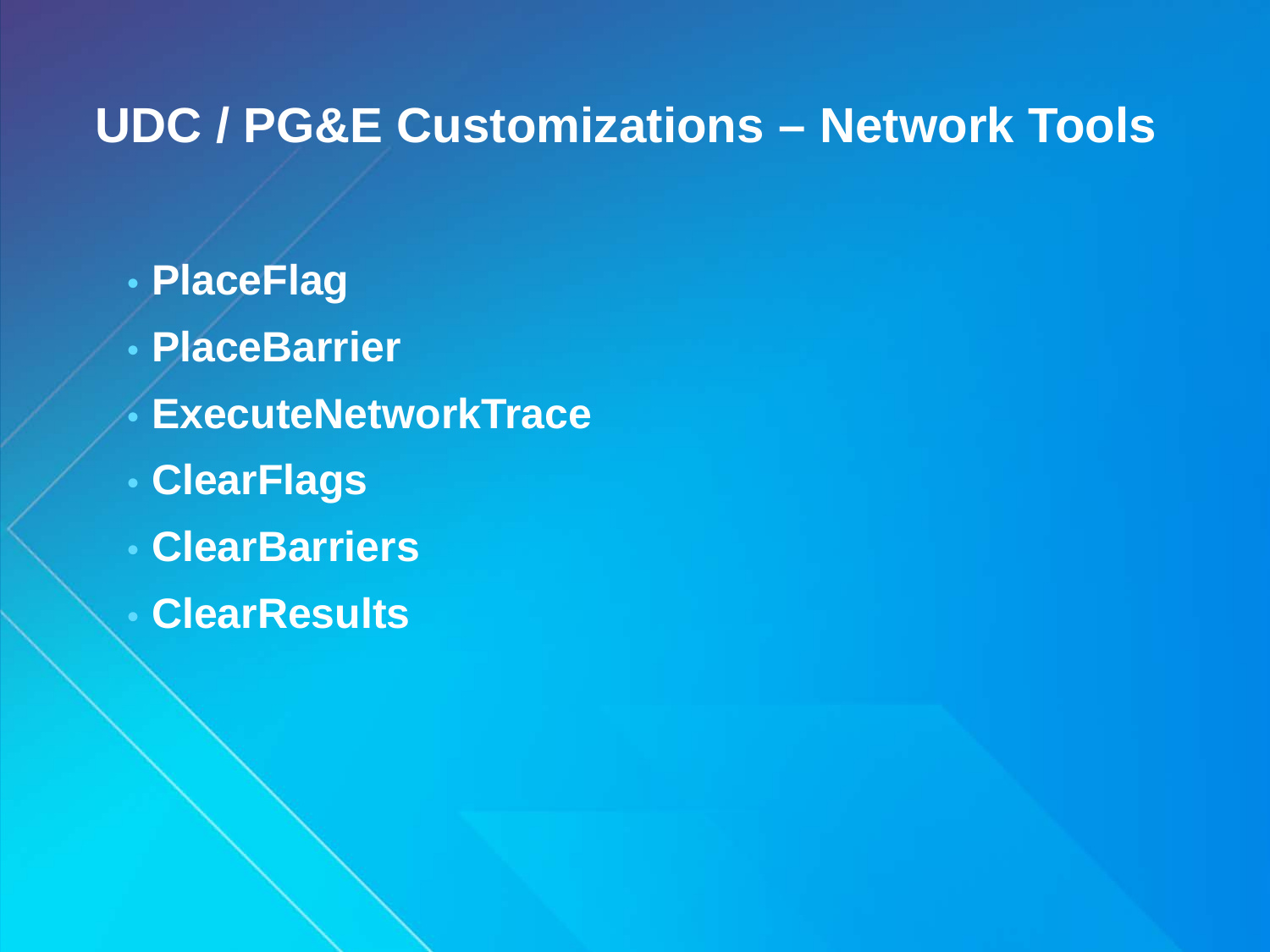#### **UDC / PG&E Customizations – ArcFM Tools**

- **SetArcFMWorkspace** • **OpenStoredDisplay** • **Create\_ArcFM\_Session** • **Open\_ArcFM\_Session** • **Close\_ArcFM\_Session**
- **EnableAutoUpdaters**
- **DisableAutoUpdaters**
- **TraceUpStream**
- **TraceDownStream**
- **TraceIsolating**
- **AutoAssignWL**
- **ArcFMZoomTo**
- **ArcFMGasTrace**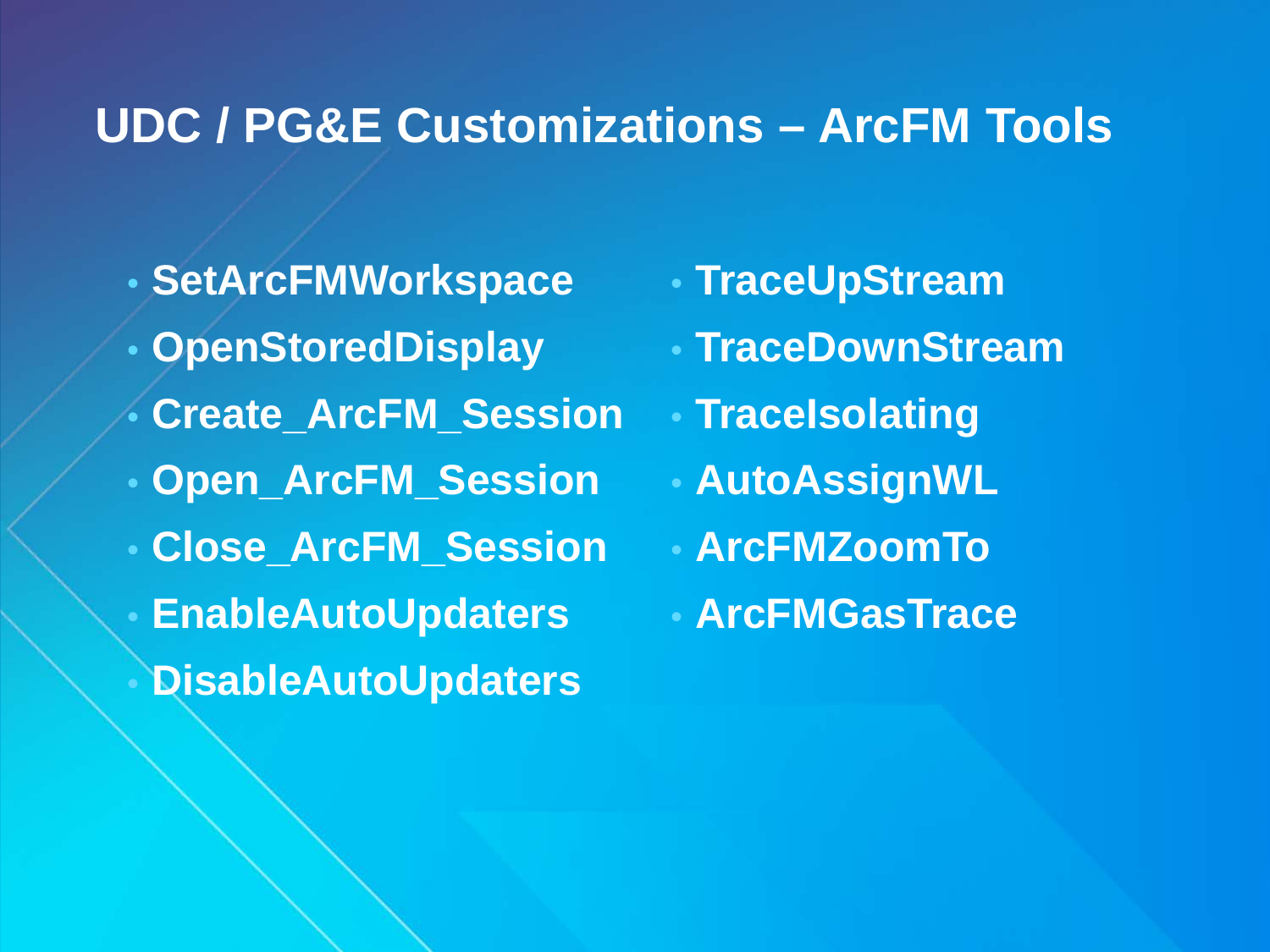Pause 2000 WriteLine NFR69: Clear selected EXECUTESQL Select 'NFR69' from dual **CLEARSELECTION** 

Pause 2000 WriteLine NFR70: Select by attribute: Service EXECUTESOL Select 'NFR70' from dual SELECTLAYERBYATTRIBUTE Service, OBJECTID=8203

Pause 2000 WriteLine NFR71: Move Service EXECUTESQL Select 'NFR71' from dual FeatureClass PATHFINDER.SERVICE Move 8203:10.0

Pause 2000 WriteLine NFR72: Update service EXECUTESQL Select 'NFR72' from dual UPDATE STRING PATHFINDER. Service, COATINGTYPE, CT, OBJECTID=8203

Pause 2000 WriteLine NFR73: Clear selection EXECUTESQL Select 'NFR73' from dual **CLEARSELECTION** 

Pause 2000 WriteLine NFR74: Pan Left to right EXECUTESOL Select 'NFR74' from dual DISPLAY 1826604, 13772343, 1827025, 13772697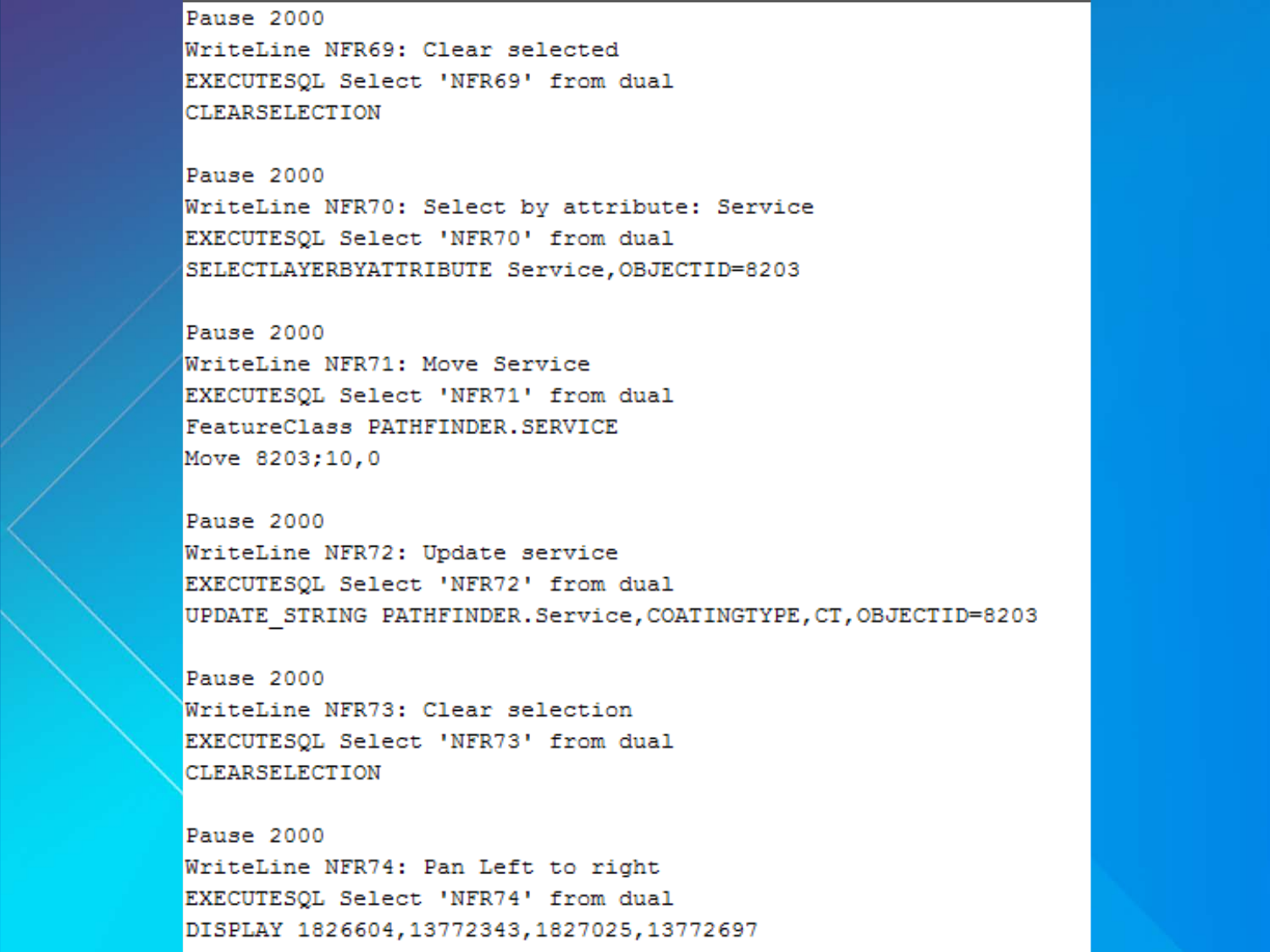**Source code available for customizations**

• **All source code is available on GITHUB.**

• **https://github.com/UDCUS/ArcFM\_PerfQA**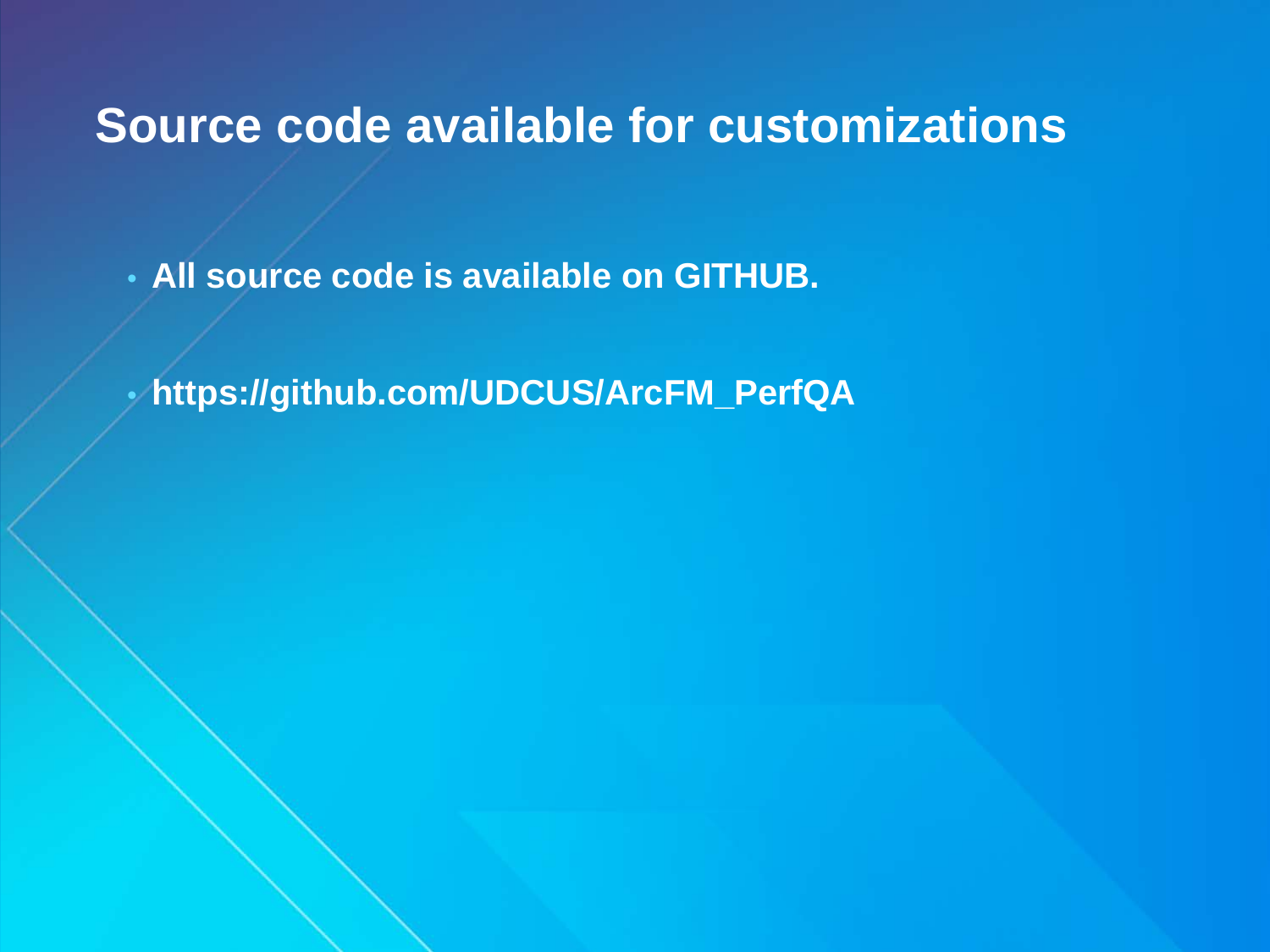# Questions?

# jbuturff@udcus.com